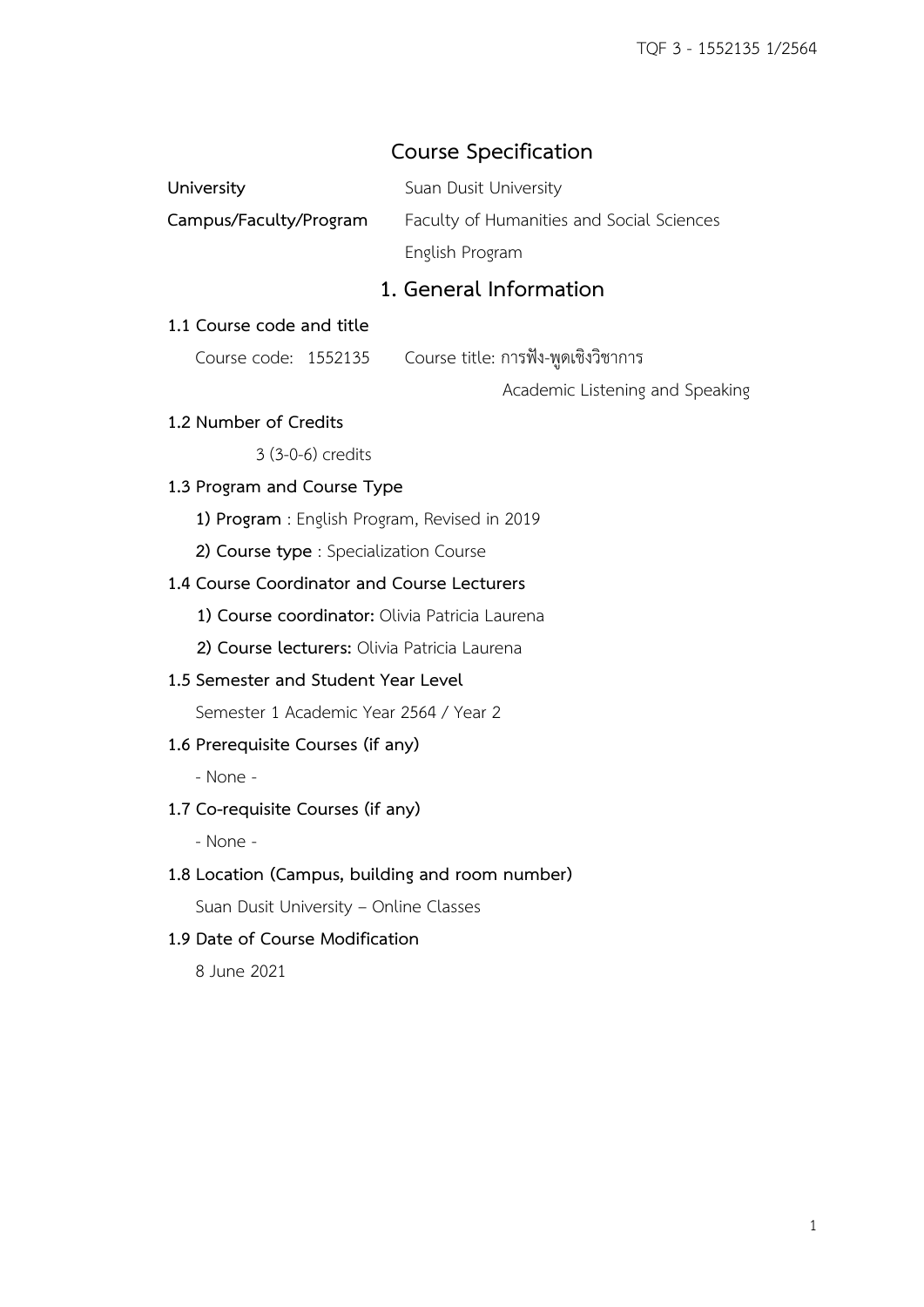# **2. Aims and Objectives**

## **2.1 Course Objectives**

- 1. Practice self- discipline and punctuality in and responsibility for all the assigned work.
- 2. Demonstrate C1 CEFR proficiency skills in listening and speaking in English on topics related to academic, society and profession; summarizing and synthesizing points and issues heard; have the ability to distinguish various types of information in print and online media and present them accurately.
- 3. Have the ability to effectively use the English language throughout the learning process with great efficiency
- 4. Apply English language knowledge in reasoning and analysis to systematically solve problems

## **2.2 Purpose for course development and modification**

To modify and improve the course through the addition of teaching and learning methods that promote active learning and to provide students with the knowledge and abilities that can improve their listening and speaking skills essential for academic achievement.

## **3. Course Management**

## **3.1 Course Description**

ฝึกทักษะการฟัง-พูดภาษาอังกฤษเชิงวิชาการ การฟังเพื่อรับข้อมูลข่าวสารทั่วไปและข้อมูลเฉพาะ การ ฟังเพื่อจับใจความส าคัญ วิธีการนาเสนอผลงาน การเป็นผู้ฟังที่ดี การฟังเพื่อจดบันทึก คาศัพท์สานวน ภาษาที่ใช้ในการพูดเชิงวิชาการ การใช้น้าเสียง ทักษะการออกเสียง การขึ้นเสียงสูงต่ า Practice listening and speaking skills in a variety of academic contexts; listening for general and specific information, listening for main idea, making presentations, being good listeners, listening for note taking, vocabularies and idioms used in academic speaking, using tone, pronunciation, and intonation

| Lecture      | <b>Additional Teaching Hours</b> | Training and     | Self-study   |
|--------------|----------------------------------|------------------|--------------|
| <b>Hours</b> |                                  | <b>Fieldwork</b> | <b>Hours</b> |
| 45 hours     | 2 to 4 hours/week as needed      |                  | 90 hours     |

## **3.2 Teaching hours per semester**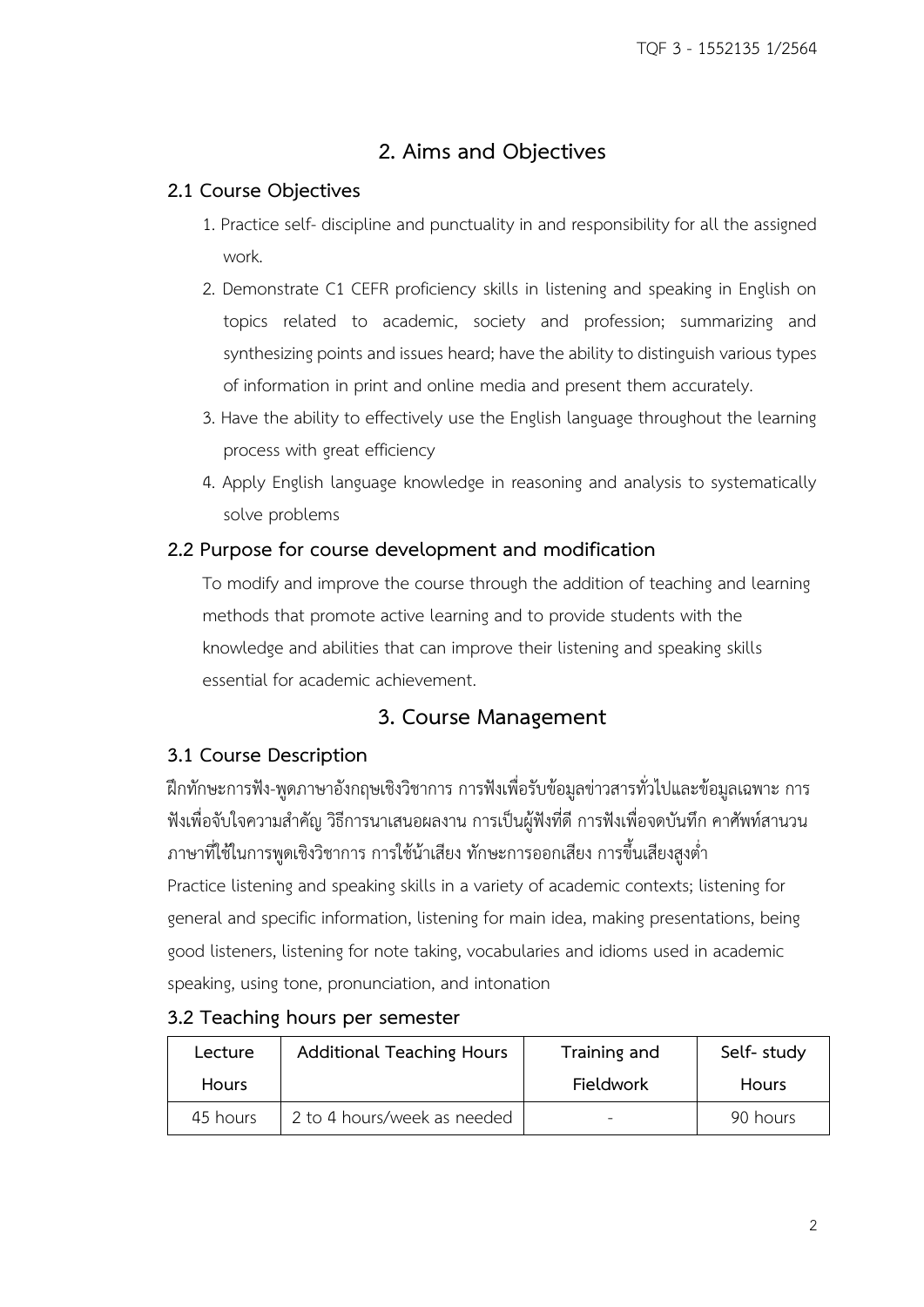## **3.3 Consultation hours**

- 1) Group and/or individual consultations may be arranged twice a week.
- 2) Consultations may also be done through email and social media messaging for convenience.

Contact information:

Email: [ajarnolivia@gmail.com](mailto:ajarnolivia@gmail.com) / olivia\_pat@dusit.ac.th

Mobile number: 0849782346

Line ID: teacher\_o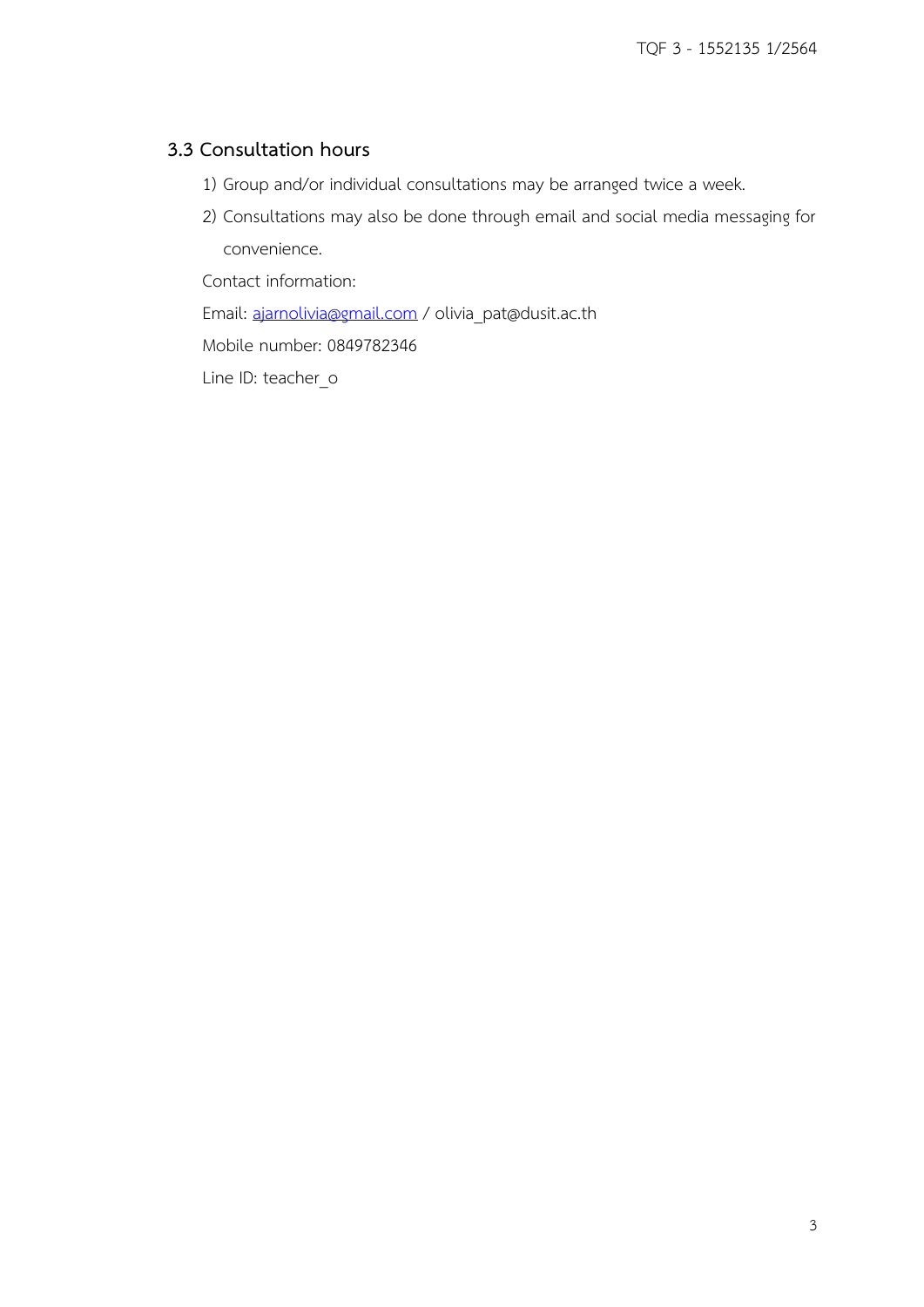# **4. Student Learning Development**

# **Teaching and Assessment**

| Learning Domains                                                                                                                                                                                                                                                                                                                                                                                                                                                                                                                                                                                         | <b>Teaching Strategies</b>                                                                                                                                                                                                                                                | Assessment Method                                                                                                                     | Week of    | Percentage |
|----------------------------------------------------------------------------------------------------------------------------------------------------------------------------------------------------------------------------------------------------------------------------------------------------------------------------------------------------------------------------------------------------------------------------------------------------------------------------------------------------------------------------------------------------------------------------------------------------------|---------------------------------------------------------------------------------------------------------------------------------------------------------------------------------------------------------------------------------------------------------------------------|---------------------------------------------------------------------------------------------------------------------------------------|------------|------------|
|                                                                                                                                                                                                                                                                                                                                                                                                                                                                                                                                                                                                          |                                                                                                                                                                                                                                                                           |                                                                                                                                       | Evaluation |            |
| Morals and Ethics<br>1.1. [P] Practice self-discipline and punctuality in<br>and responsibility for all the assigned work.<br>1.2. [S] Be able to accomplish assigned tasks with great<br>consideration of the moral and ethical standards<br>1.3. [S] Apply the knowledge of the English language to<br>real-life and social situations<br>Learning Outcomes:<br>- Students practice self-discipline by adhering to<br>classroom rules and policies regarding work<br>submission<br>- Students consider real-world situations and think<br>critically when discussing and presenting relevant<br>topics | - Explain course objectives, policies, and<br>topics<br>- Collaborative learning activities<br>- Group discussions<br>- Group/Pair/Individual listening activities,<br>presentations, and discussions<br>- Class discussions and lectures                                 | - Teacher observation<br>- Peer evaluation<br>- Quizzes and Skill<br>Exercises<br>- Presentations                                     | $1 - 15$   | .50%       |
| Knowledge<br>2.1. [P] Demonstrate C1 CEFR proficiency skills in<br>listening and speaking in English on topics<br>related to academic, society and profession;<br>summarizing and synthesizing points and issues<br>heard; have the ability to distinguish various                                                                                                                                                                                                                                                                                                                                       | - Demonstrate various notetaking methods<br>and strategies in listening for general and<br>specific information, main ideas and details<br>from text and other multimedia sources<br>- Present and explain listening and speaking<br>strategies, techniques and processes | Formative and<br>summative<br>assessments:<br>-individual and group<br>assignments<br>-collaborative online<br>tasks and discussions, | $1 - 15$   | 90%        |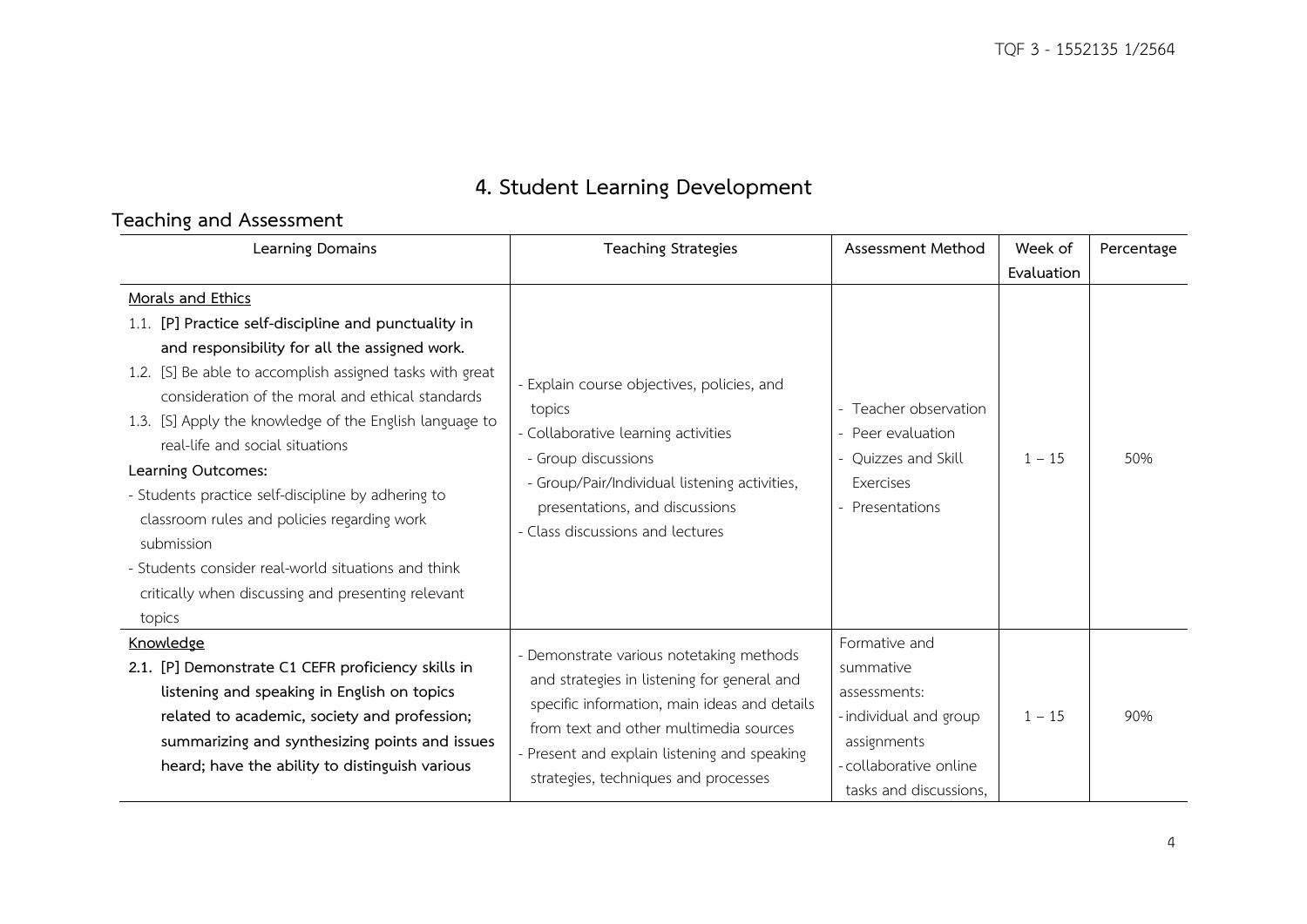| Learning Domains                                          | <b>Teaching Strategies</b>                  | Assessment Method     | Week of    | Percentage |
|-----------------------------------------------------------|---------------------------------------------|-----------------------|------------|------------|
|                                                           |                                             |                       | Evaluation |            |
| types of information in print and online media            | involved in presentation planning and       | - quizzes             |            |            |
| and present them accurately.                              | preparation.                                | - group presentations |            |            |
| 2.2 [S] Demonstrate C1 CEFR proficiency skills in reading | - Class vocabulary learning collaboration   | -final exam           |            |            |
| and writing in English on topics related to               | - Both students and teacher will contribute |                       |            |            |
| academic, society and profession; summarizing and         | to a word bank or collection of learned     |                       |            |            |
| synthesizing points and issues heard; have the            | and used vocabulary in lessons.             |                       |            |            |
| ability to distinguish various types of information in    |                                             |                       |            |            |
| print and online media and present them                   |                                             |                       |            |            |
| accurately.                                               |                                             |                       |            |            |
| 2.3. [S] Apply the knowledge in various areas of English  |                                             |                       |            |            |
| linguistics such as pronunciation, phonetics, and         |                                             |                       |            |            |
| phonology; analyze the meanings and origins of            |                                             |                       |            |            |
| words according to the English morphology                 |                                             |                       |            |            |
| principles, and the structure and meaning of              |                                             |                       |            |            |
| phrases and sentences based on English syntax;            |                                             |                       |            |            |
| and outline the evolution and change of the               |                                             |                       |            |            |
| English language as well as World Englishes               |                                             |                       |            |            |
| 2.5. [S] Translate from English to Thai and vice versa    |                                             |                       |            |            |
| different types of texts such as textual information      |                                             |                       |            |            |
| in news and documentaries, expressions of feelings        |                                             |                       |            |            |
| in fiction, persuasion in orations and speeches, as       |                                             |                       |            |            |
| well as translations for texts with terminology           |                                             |                       |            |            |
| specific to the field of study, in an articulate and      |                                             |                       |            |            |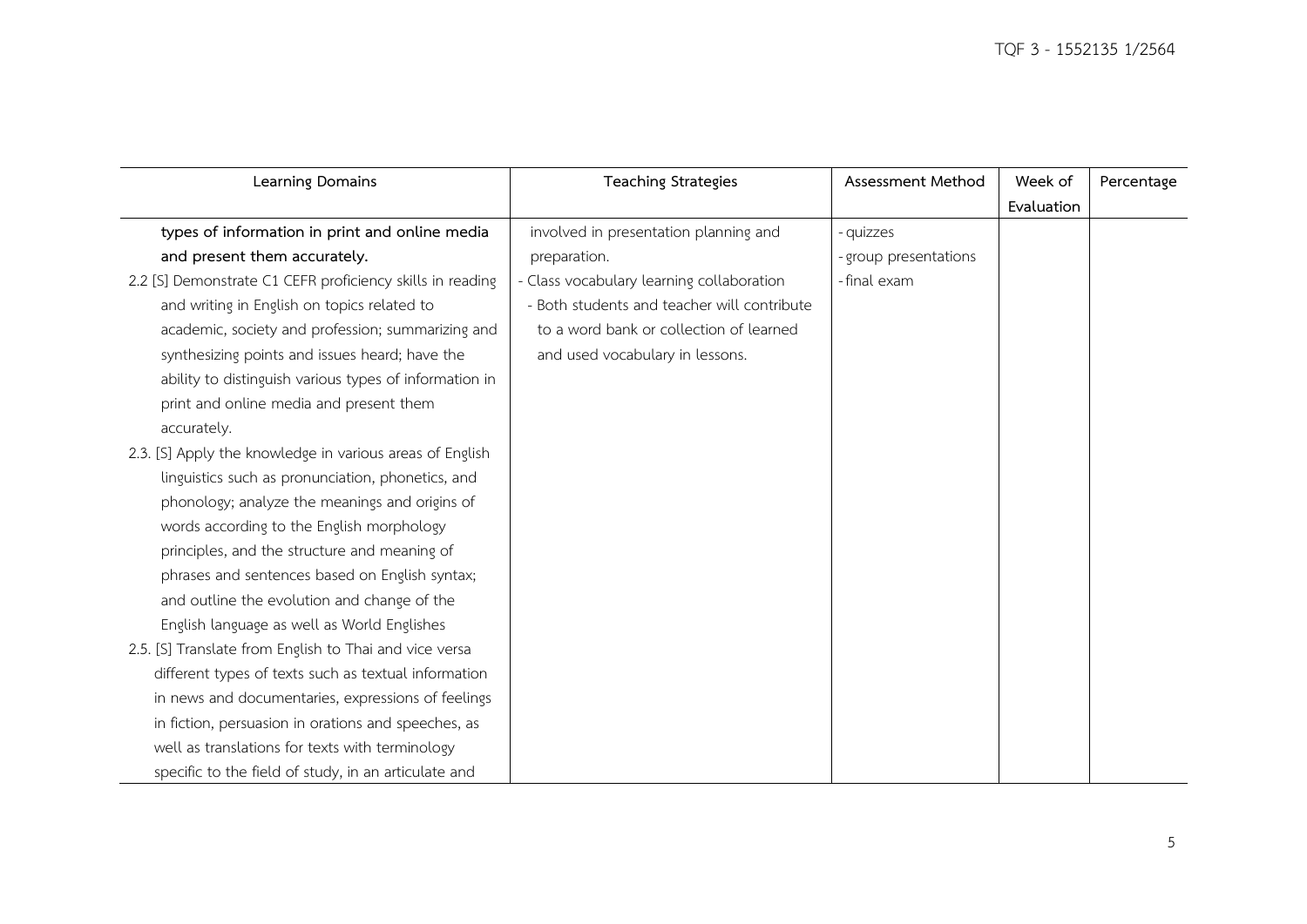| Learning Domains                                          | <b>Teaching Strategies</b>                        | Assessment Method      | Week of    | Percentage |
|-----------------------------------------------------------|---------------------------------------------------|------------------------|------------|------------|
|                                                           |                                                   |                        | Evaluation |            |
| eloquent way resulting from the understanding of          |                                                   |                        |            |            |
| the structure of both Thai and English languages.         |                                                   |                        |            |            |
| Learning Outcomes                                         |                                                   |                        |            |            |
| - Students listen to general and specific information and |                                                   |                        |            |            |
| identify main ideas and details.                          |                                                   |                        |            |            |
| - Students take notes using different methods to obtain   |                                                   |                        |            |            |
| important information from both text and                  |                                                   |                        |            |            |
| audio/visual (AV) sources                                 |                                                   |                        |            |            |
| - Students learn and use vocabulary specific to and       |                                                   |                        |            |            |
| appropriate for academic contexts                         |                                                   |                        |            |            |
| Cognitive Skills                                          |                                                   |                        |            |            |
| 3.1. [P] Have the ability to effectively use the          |                                                   |                        |            |            |
| English language throughout the learning                  | - Discuss and explain listening and speaking      | Formative and          |            |            |
| process with great efficiency                             | strategies, and let students practice their       | summative              |            |            |
| 3.2. [P] Apply English language knowledge in              | listening and speaking skills                     | assessments:           |            |            |
| reasoning and analysis to systematically solve            | - Assign relevant, significant and current topics | - individual and group |            |            |
| problems                                                  | to allow students to think critically and         | assignments            | $1 - 15$   | 90%        |
| Learning Outcomes                                         | used various available sources (print or          | - collaborative online |            |            |
| - Students use their language skills in English in        | online) to gather ideas and discuss in groups     | tasks and discussions, |            |            |
| academic contexts (notetaking, listening, and             | or in class                                       | - quizzes              |            |            |
| presenting)                                               |                                                   | - group presentations  |            |            |
| - Students gain/expand vocabulary knowledge related       |                                                   | -final exam            |            |            |
| to academic concepts and use them in presentations        |                                                   |                        |            |            |
| and discussions                                           |                                                   |                        |            |            |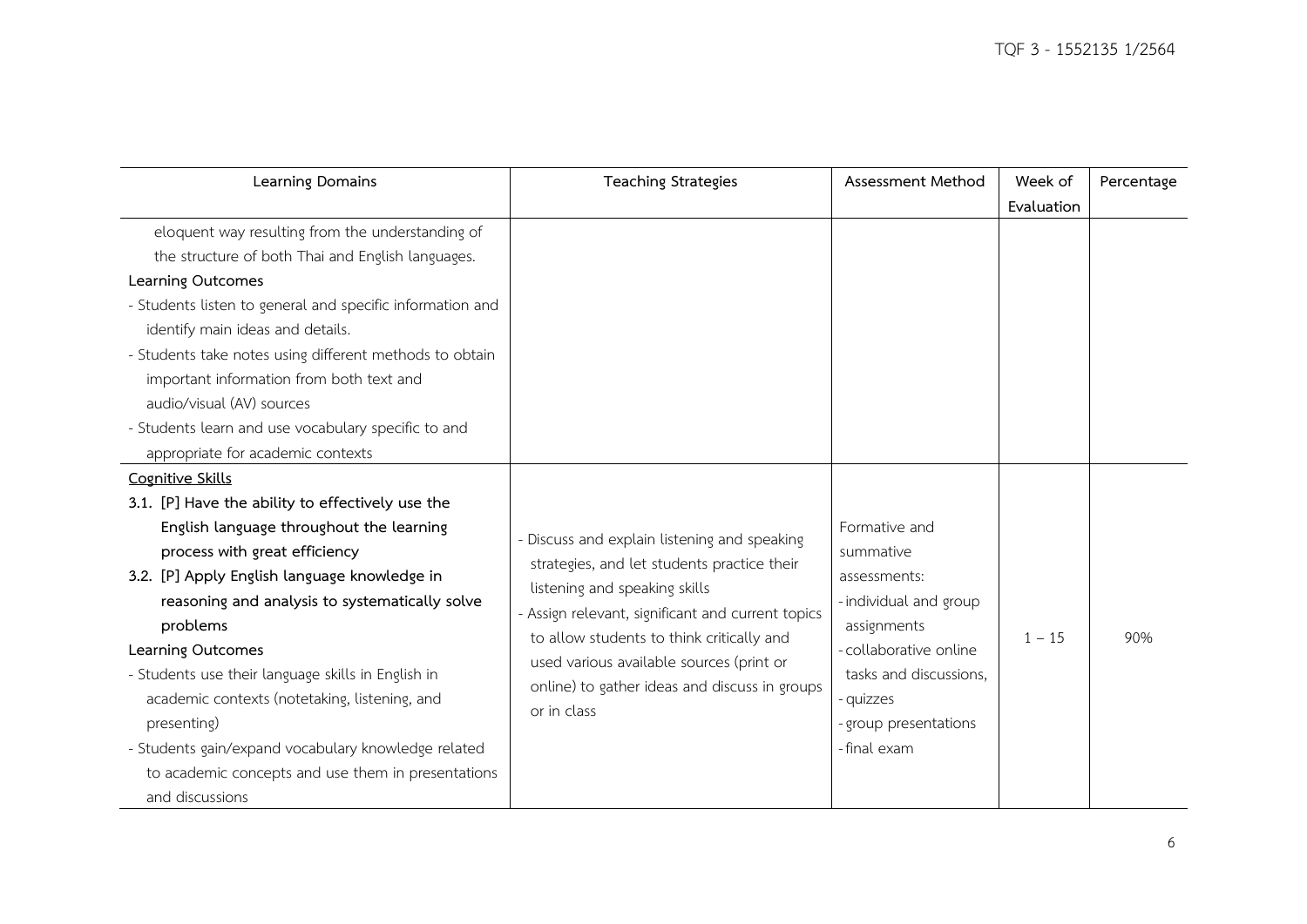| Learning Domains                                                                                                                                                                                                                                                                                                                                                                                                                                                                                                                                | <b>Teaching Strategies</b>                                                                                                                                                                                                                                                                                                                                  | Assessment Method                                                                                                                                                                                  | Week of    | Percentage |
|-------------------------------------------------------------------------------------------------------------------------------------------------------------------------------------------------------------------------------------------------------------------------------------------------------------------------------------------------------------------------------------------------------------------------------------------------------------------------------------------------------------------------------------------------|-------------------------------------------------------------------------------------------------------------------------------------------------------------------------------------------------------------------------------------------------------------------------------------------------------------------------------------------------------------|----------------------------------------------------------------------------------------------------------------------------------------------------------------------------------------------------|------------|------------|
|                                                                                                                                                                                                                                                                                                                                                                                                                                                                                                                                                 |                                                                                                                                                                                                                                                                                                                                                             |                                                                                                                                                                                                    | Evaluation |            |
| Interpersonal Skills and Responsibility<br>4.1. [S] Use knowledge of the English language in<br>working effectively with others; possess leadership<br>skills and understand their roles, listen to other's<br>opinions, and adjust accordingly to workplace and<br>social diversities<br>4.2. [S] Integrate English language skills and knowledge<br>to be able to work effectively<br>Learning Outcomes<br>- Students discuss topics in English in groups or in class,<br>listen to other's opinion and react, respond, and<br>exchange ideas | - Collaborative learning activities<br>- Group discussions<br>- Group/Pair/Individual listening activities,<br>presentations, and discussions<br>- Class discussions and lectures<br>- Class vocabulary learning collaboration<br>- Both students and teacher will contribute<br>to a word bank or collection of learned<br>and used vocabulary in lessons. | Behavioural<br>observation<br>and peer evaluation<br>for group tasks and<br>presentation<br>assignments                                                                                            | $1 - 15$   | 40%        |
| Analytical, Communicative and IT Skills<br>5.1. [S] Distinguish various types of information in English<br>in print and online media and present reports using<br>various technological tools available for usage<br>5.2. [S] Use available information and communication<br>technologies (ICTs) and digital literacy skills to<br>improve and develop work processes for English<br>tasks<br>Learning Outcomes<br>- Students utilize various multimedia resources that are<br>available to them                                                | - Collaborative learning activities<br>- Group discussions<br>- Group/Pair/Individual listening activities,<br>presentations, and discussions<br>- Class discussions and lectures<br>- Class vocabulary learning collaboration<br>- Both students and teacher will contribute<br>to a word bank or collection of learned<br>and used vocabulary in lessons. | Formative and<br>summative<br>assessments:<br>-individual and group<br>writing assignments<br>-collaborative online<br>tasks and discussions,<br>- quizzes<br>- group presentations<br>-final exam | $1 - 15$   | 50%        |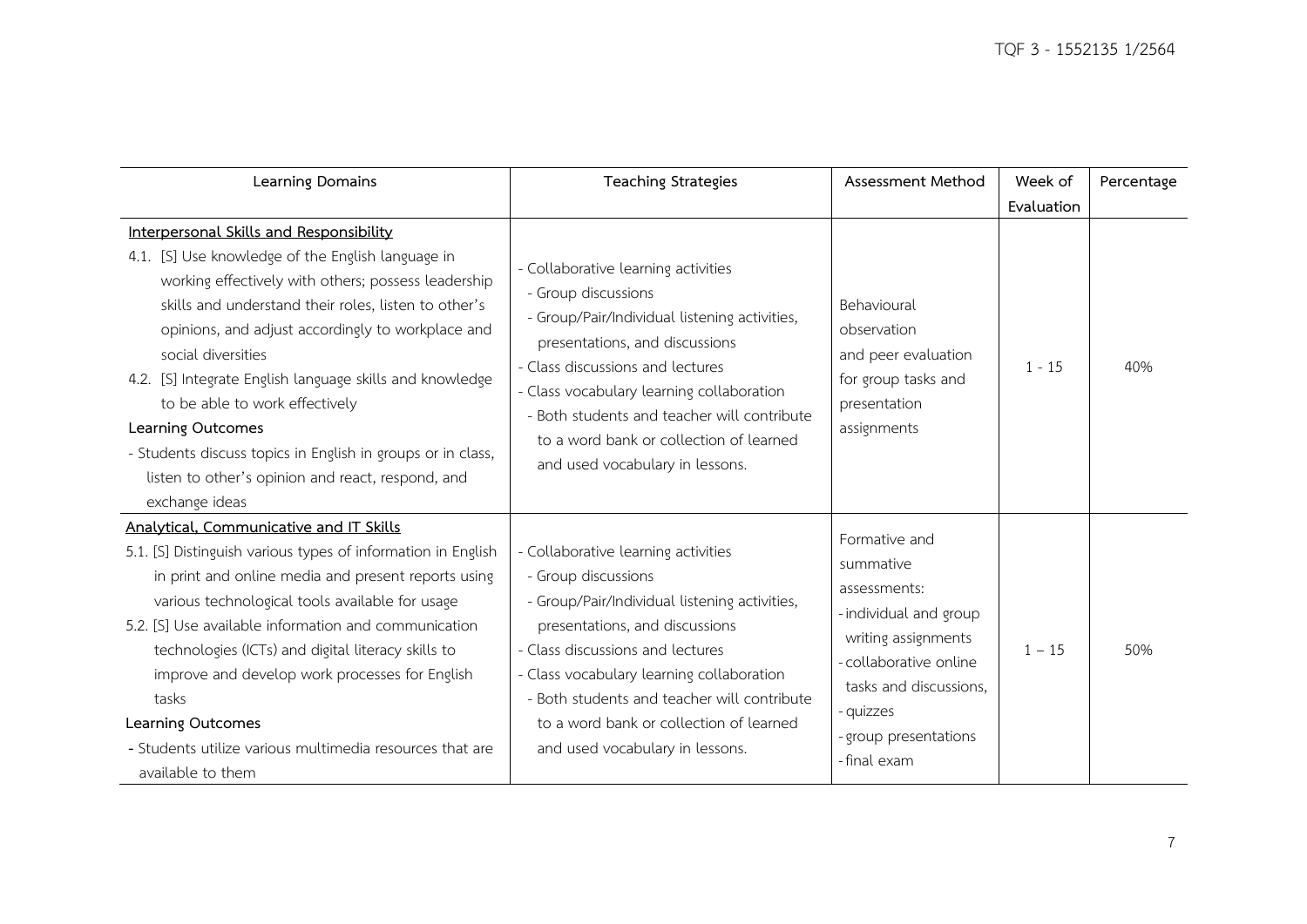| Learning Domains                                                                                                                                           | <b>Teaching Strategies</b> | Assessment Method | Week of    | Percentage |
|------------------------------------------------------------------------------------------------------------------------------------------------------------|----------------------------|-------------------|------------|------------|
|                                                                                                                                                            |                            |                   | Evaluation |            |
| - Students use a variety of technological tools for<br>gathering information, communicating with their peers<br>and teacher, and in presenting their ideas |                            |                   |            |            |

\*\*Note: **[P] = Primary Domain (ความรับผิดชอบหลัก)**

[S] = Secondary Domain (ความรับผิดชอบรอง)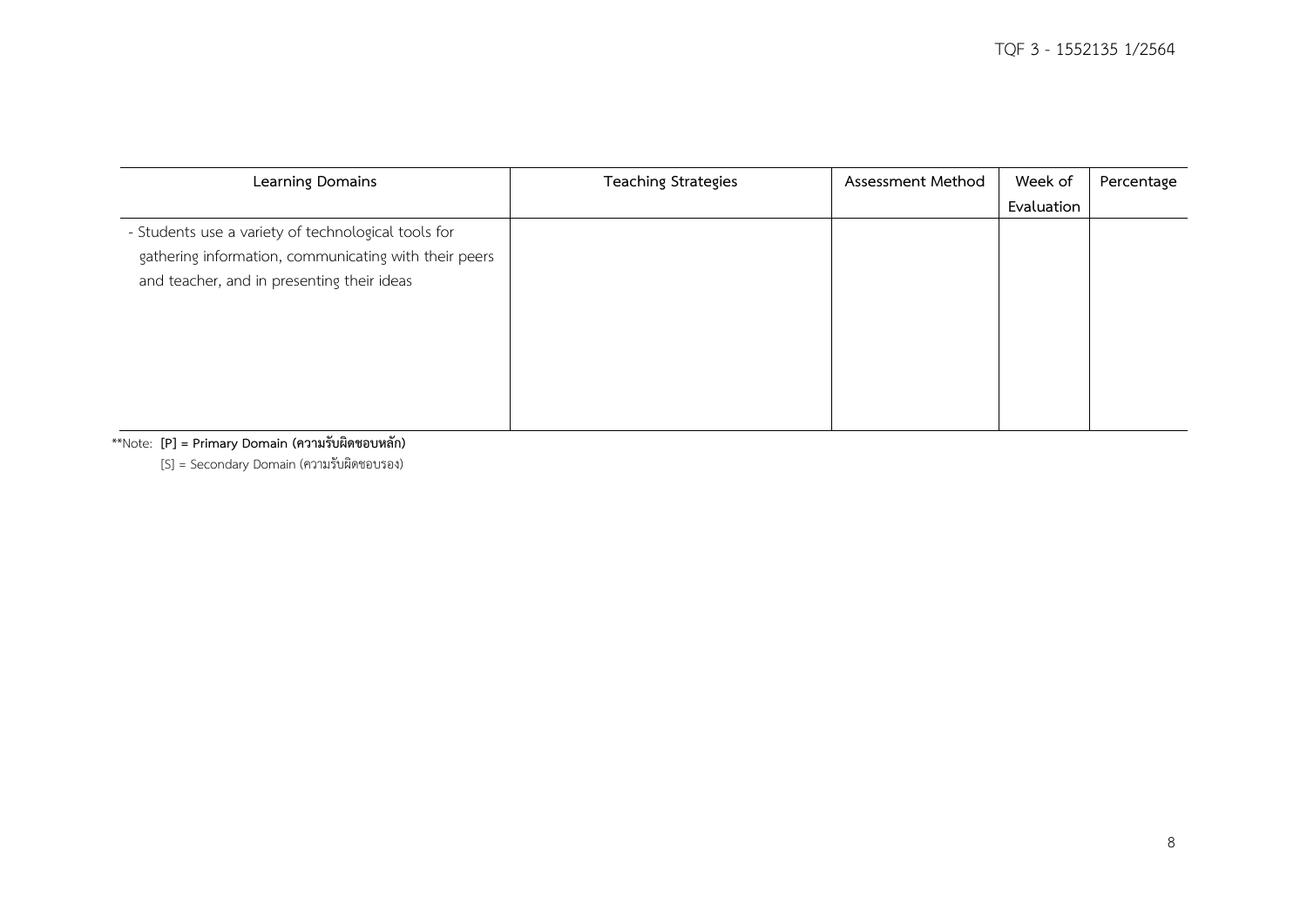# **5. Lesson Plan and Evaluation**

## **5.1 Lesson Plan**

| Week No.<br>(No. of hours) | Topics / Details | Teaching Strategies / Exercises                                                | <b>Teaching Materials</b> | Assessment and Evaluation<br>(Percentage) | Lecturer |
|----------------------------|------------------|--------------------------------------------------------------------------------|---------------------------|-------------------------------------------|----------|
| 1                          | - Course         | Teaching Strategies:                                                           | - PowerPoint slides       | - Attendance and                          |          |
| (3 Hrs.)                   | Introduction     | - Explain course syllabus and course requirements                              | - Learning materials      | $= 0.67\%$<br>participation               |          |
|                            | $-$ Unit 1:      | - Give a brief introduction of topics that will be covered in the course       | - Online resources        | - Short Ouizzes & Skill                   |          |
|                            | Listening for    | Unit 1:                                                                        | - Online collaboration    | Exercises<br>$= 2\%$                      |          |
|                            | Notetaking       | - Initial group discussion                                                     | tools                     |                                           |          |
|                            |                  | - Vocabulary learning                                                          |                           |                                           |          |
|                            |                  | - Presentation and demonstration of various notetaking methods                 |                           |                                           |          |
|                            |                  | Activity / Exercise:                                                           |                           |                                           | Olivia   |
|                            |                  | - Quiz & Skill Exercise - practice notetaking methods                          |                           |                                           | Patricia |
|                            |                  | Learning Outcomes:                                                             |                           |                                           | Laurena  |
|                            |                  | Students will:                                                                 |                           |                                           |          |
|                            |                  | - recall and identify the different notetaking methods                         |                           |                                           |          |
|                            |                  | - summarize lectures and/or audio-visual sources and illustrate key            |                           |                                           |          |
|                            |                  | concepts obtained from the material and practice the different                 |                           |                                           |          |
|                            |                  | notetaking methods                                                             |                           |                                           |          |
|                            |                  | - distinguish between key information and specific details                     |                           |                                           |          |
| 2                          | Unit 2:          | Teaching Strategies:                                                           | - PowerPoint slides       | - Attendance and                          |          |
| (3 Hrs.)                   | Listening for    | - Initial group discussion                                                     | - Learning materials      | $= 0.67\%$<br>participation               |          |
|                            | Main Ideas,      | - Vocabulary learning                                                          | - Online resources        | - Short Quizzes & Skill                   |          |
|                            | Examples and     | - Present and explain listening strategies for getting the main idea, specific | - Online collaboration    | $= 2\%$<br>Exercises                      | Olivia   |
|                            | Details          | examples and details from lectures or texts                                    | tools                     |                                           | Patricia |
|                            |                  | Activity / Exercise:                                                           |                           |                                           | Laurena  |
|                            |                  | - Quiz & Skill Exercises - practice listening strategies                       |                           |                                           |          |
|                            |                  | Learning Outcomes:                                                             |                           |                                           |          |
|                            |                  | Students will:                                                                 |                           |                                           |          |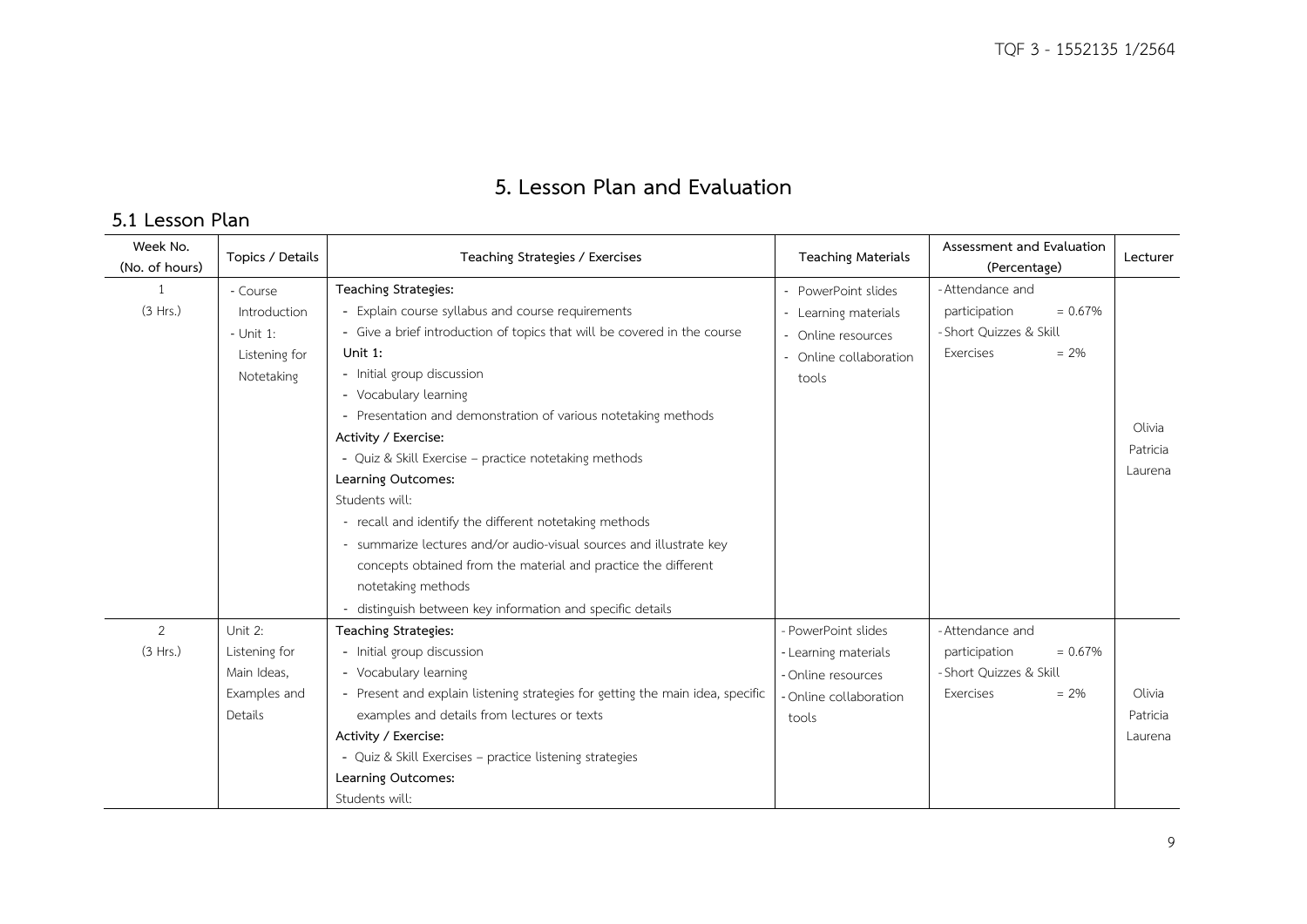| Week No.<br>(No. of hours) | Topics / Details                                                  | Teaching Strategies / Exercises                                                                                                                                                                                                                                                                                                                                                                                                                                                                                                                                                                                 | <b>Teaching Materials</b>                                                                          | Assessment and Evaluation<br>(Percentage)                                                          | Lecturer                      |
|----------------------------|-------------------------------------------------------------------|-----------------------------------------------------------------------------------------------------------------------------------------------------------------------------------------------------------------------------------------------------------------------------------------------------------------------------------------------------------------------------------------------------------------------------------------------------------------------------------------------------------------------------------------------------------------------------------------------------------------|----------------------------------------------------------------------------------------------------|----------------------------------------------------------------------------------------------------|-------------------------------|
|                            |                                                                   | - Listen for and identify the main idea, specific examples and details<br>heard from a lecture or A/V resource<br>- Distinguish language signals to be able to summarize or classify obtained<br>information<br>- Define and use new vocabulary                                                                                                                                                                                                                                                                                                                                                                 |                                                                                                    |                                                                                                    |                               |
| $\mathfrak{Z}$<br>(3 Hrs.) | Unit 3:<br>Listening for<br>Various<br>Information                | Teaching Strategies:<br>- Initial group discussion<br>- Vocabulary learning<br>- Present and explain strategies when listening for various information<br>from lectures or texts<br>Activity / Exercise:<br>- Quiz & Skill Exercises - practice listening for various information<br>Learning Outcomes:<br>Students will:<br>- Listen for, identify and distinguish various kinds of information heard<br>from a lecture or A/V resource<br>- Categorize examples or specific details into types of information that<br>can help in reporting on what was heard in a lecture<br>- Define and use new vocabulary | PowerPoint slides<br>- Learning materials<br>Online resources<br>- Online collaboration<br>tools   | - Attendance and<br>$= 0.67%$<br>participation<br>- Short Quizzes & Skill<br>Exercises<br>$= 2\%$  | Olivia<br>Patricia<br>Laurena |
| 4<br>(3 Hrs.)              | Unit 4:<br>Academic<br>Conversations:<br>Elaborate and<br>Clarify | Teaching Strategies:<br>- Initial group discussion<br>- Vocabulary learning<br>- Present and explain listening and speaking strategies for elaborating on<br>ideas and clarifying information<br>Activity / Exercise:                                                                                                                                                                                                                                                                                                                                                                                           | PowerPoint slides<br>- Learning materials<br>- Online resources<br>- Online collaboration<br>tools | - Attendance and<br>$= 0.67\%$<br>participation<br>- Short Quizzes & Skill<br>Exercises<br>$= 2\%$ | Olivia<br>Patricia<br>Laurena |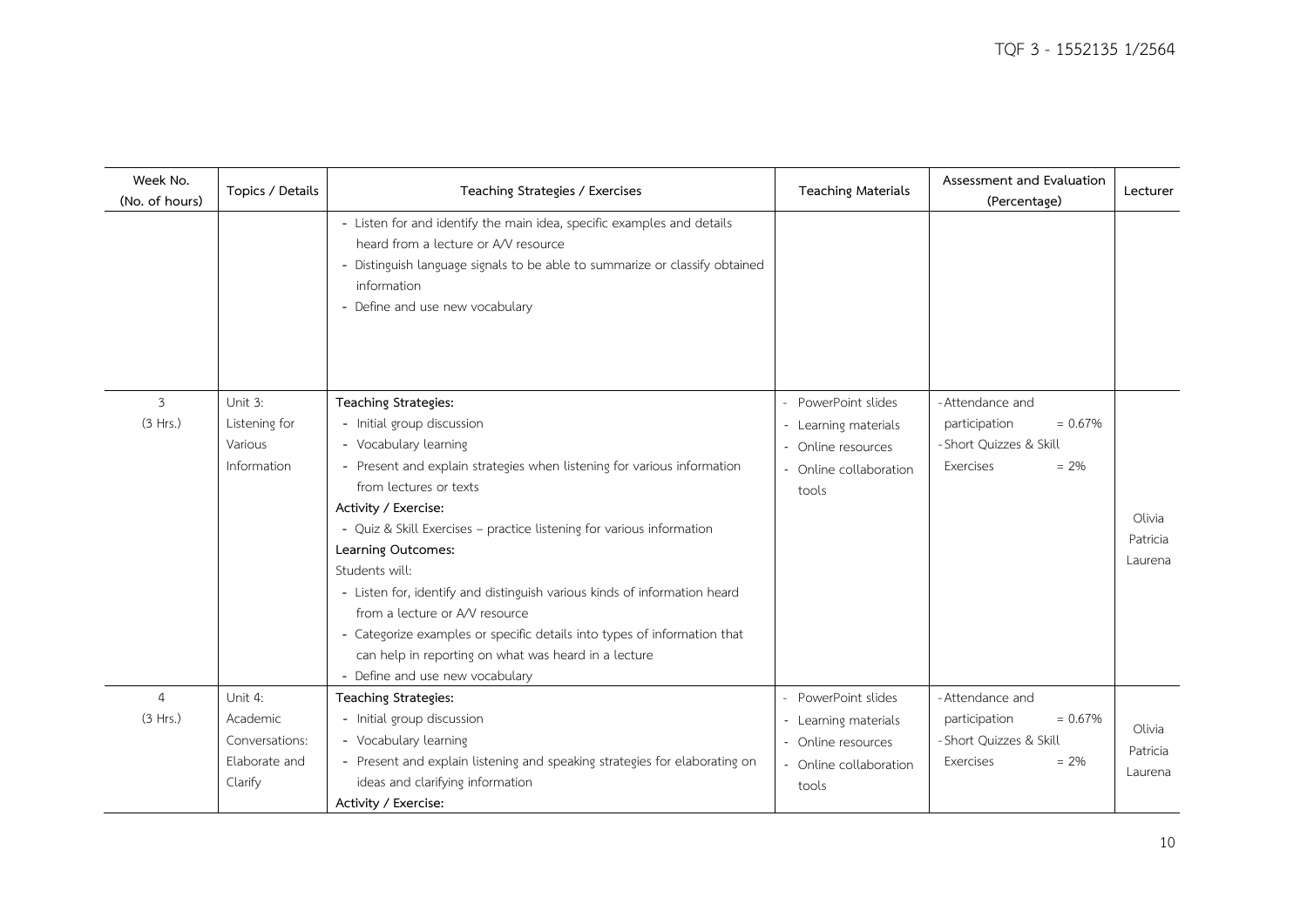| Week No.<br>(No. of hours) | Topics / Details                                                         | Teaching Strategies / Exercises                                                                                                                                                                                                                                                                                                                                                                                                                                                                                                                                                                         | <b>Teaching Materials</b>                                                                          | Assessment and Evaluation<br>(Percentage)                                                         | Lecturer                      |
|----------------------------|--------------------------------------------------------------------------|---------------------------------------------------------------------------------------------------------------------------------------------------------------------------------------------------------------------------------------------------------------------------------------------------------------------------------------------------------------------------------------------------------------------------------------------------------------------------------------------------------------------------------------------------------------------------------------------------------|----------------------------------------------------------------------------------------------------|---------------------------------------------------------------------------------------------------|-------------------------------|
| 5<br>(3 Hrs.)              | Unit 5:<br>Academic                                                      | - Quiz & Skill Exercises - practice elaborating and clarifying<br>Learning Outcomes:<br>Students will:<br>- Ask the right questions to elaborate on or get clarification on discussed<br>ideas<br>- Respond correctly and appropriately to questions for elaboration and<br>clarification.<br>- Define and use new vocabulary<br>Teaching Strategies:<br>- Initial group discussion                                                                                                                                                                                                                     | PowerPoint slides                                                                                  | - Attendance and<br>$= 0.67%$                                                                     |                               |
|                            | Conversations:<br>Support Ideas<br>with Examples                         | - Vocabulary learning<br>- Present and explain listening and speaking strategies for supporting<br>ideas with examples; explain types of supporting ideas that can be used<br>as examples<br>Activity / Exercise:<br>- Quiz & Skill Exercises - practice supporting ideas with examples<br>Learning Outcomes:<br>Students will:<br>- Develop a plan for supporting ideas with examples<br>- Use various kinds of resources to establish relationships between ideas<br>- Integrate and synthesize information to provide support for ideas that<br>they will present<br>- Define and use new vocabulary | - Learning materials<br>Online resources<br>- Online collaboration<br>tools                        | participation<br>- Short Quizzes & Skill<br>Exercises<br>$= 2\%$                                  | Olivia<br>Patricia<br>Laurena |
| 6<br>(3 Hrs.)              | Unit 6:<br>Academic<br>Conversations:<br>Build on and<br>Challenge Ideas | Teaching Strategies:<br>- Initial group discussion<br>- Vocabulary learning                                                                                                                                                                                                                                                                                                                                                                                                                                                                                                                             | PowerPoint slides<br>- Learning materials<br>- Online resources<br>- Online collaboration<br>tools | - Attendance and<br>$= 0.67%$<br>participation<br>- Short Quizzes & Skill<br>$= 2\%$<br>Exercises | Olivia<br>Patricia<br>Laurena |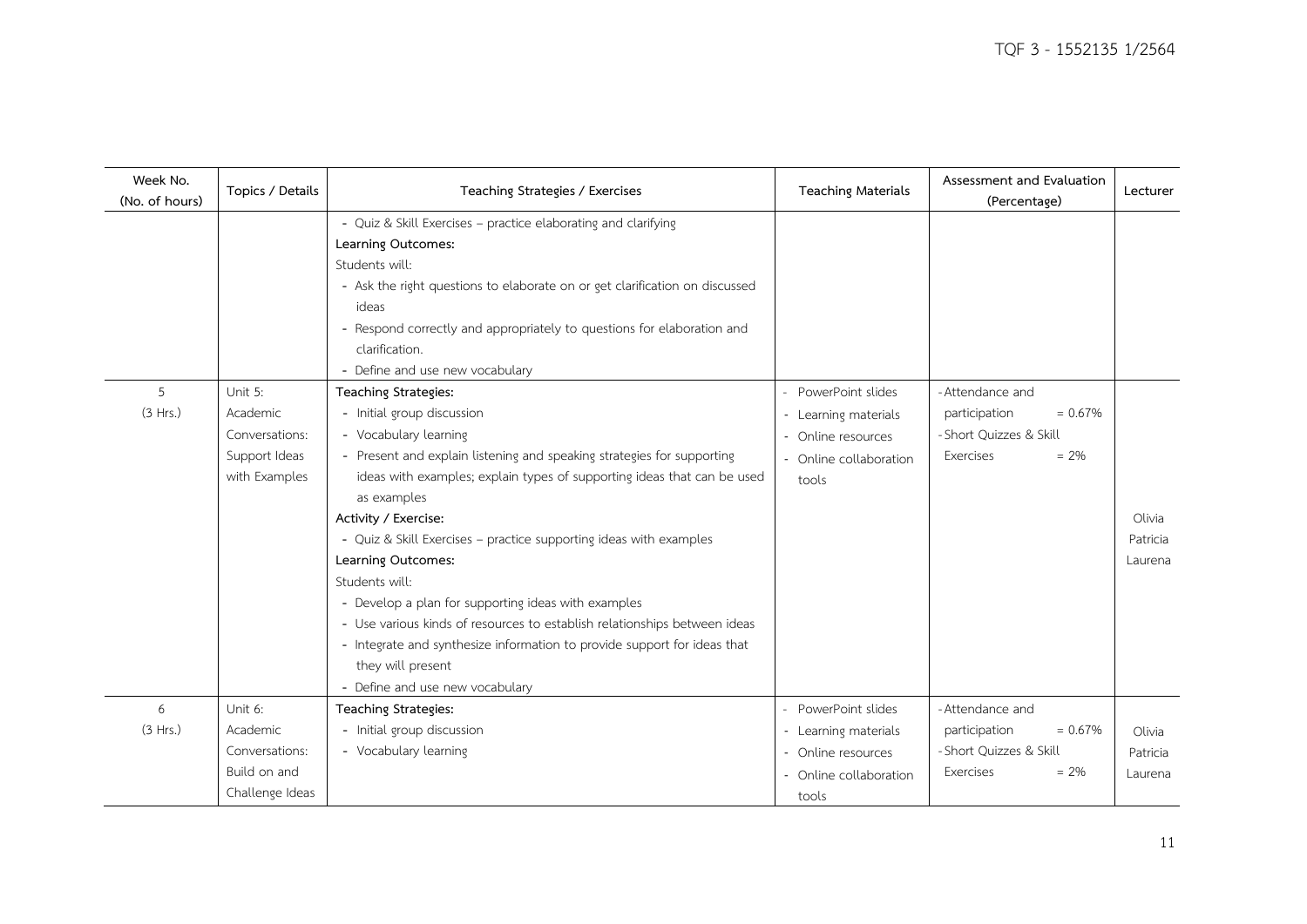| Week No.<br>(No. of hours) | Topics / Details                                                                            | Teaching Strategies / Exercises                                                                                                                                                                                                                                                                                                                                                                                                                                                                                                   | <b>Teaching Materials</b>                                                                                               | Assessment and Evaluation<br>(Percentage)                                                                                                                                                                | Lecturer                      |
|----------------------------|---------------------------------------------------------------------------------------------|-----------------------------------------------------------------------------------------------------------------------------------------------------------------------------------------------------------------------------------------------------------------------------------------------------------------------------------------------------------------------------------------------------------------------------------------------------------------------------------------------------------------------------------|-------------------------------------------------------------------------------------------------------------------------|----------------------------------------------------------------------------------------------------------------------------------------------------------------------------------------------------------|-------------------------------|
|                            |                                                                                             | - Present and explain listening and speaking strategies for building on<br>ideas and challenging ideas of others to facilitate the exchange and<br>discussion of ideas<br>Activity / Exercise:<br>- Quiz & Skill Exercises - practice building on and challenging ideas<br>Learning Outcomes:<br>Students will:<br>- Build on various ideas heard and discuss or justify the validity or<br>relevance of those ideas<br>- Challenge the ideas of peers to construct new meaning and knowledge.<br>- Define and use new vocabulary |                                                                                                                         |                                                                                                                                                                                                          |                               |
| $\overline{7}$<br>(3 Hrs.) | Unit 7:<br>Academic<br>Conversations<br>Paraphrase &<br>Synthesize<br>Part 1:<br>Paraphrase | Teaching Strategies:<br>- Initial group discussion<br>- Vocabulary learning<br>- Present and explain listening and speaking strategies for paraphrasing<br>information<br>Learning Outcomes:<br>Students will:<br>- Explain and paraphrase information generated from the discussion<br>- Define and use new vocabulary                                                                                                                                                                                                           | PowerPoint slides<br>- Learning materials<br>- Online resources<br>- Online collaboration<br>tools<br>- Microsoft Forms | - Attendance and<br>$= 0.67%$<br>participation                                                                                                                                                           | Olivia<br>Patricia<br>Laurena |
| 8<br>(3 Hrs.)              | Unit 7:<br>Academic<br>Conversations<br>Paraphrase &<br>Synthesize<br>Part 2:<br>Synthesize | <b>Teaching Strategies:</b><br>- Continue unit discussion<br>- Vocabulary learning and review<br>- Present and explain listening and speaking strategies for synthesizing<br>information<br>Activity / Exercise:<br>- Quiz & Skill Exercises - practice paraphrasing and summarizing<br>information                                                                                                                                                                                                                               | PowerPoint slides<br>- Learning materials<br>- Online resources<br>- Online collaboration<br>tools<br>- Microsoft Forms | - Attendance and<br>$= 0.67\%$<br>participation<br>- Short Quizzes & Skill<br>Exercises<br>$= 2\%$<br>$= 20%$<br>- Midterm Test<br>(Part 1: Listening<br>& Notetaking = 10%<br>Part 2: $MCO$ Test = 10%) | Olivia<br>Patricia<br>Laurena |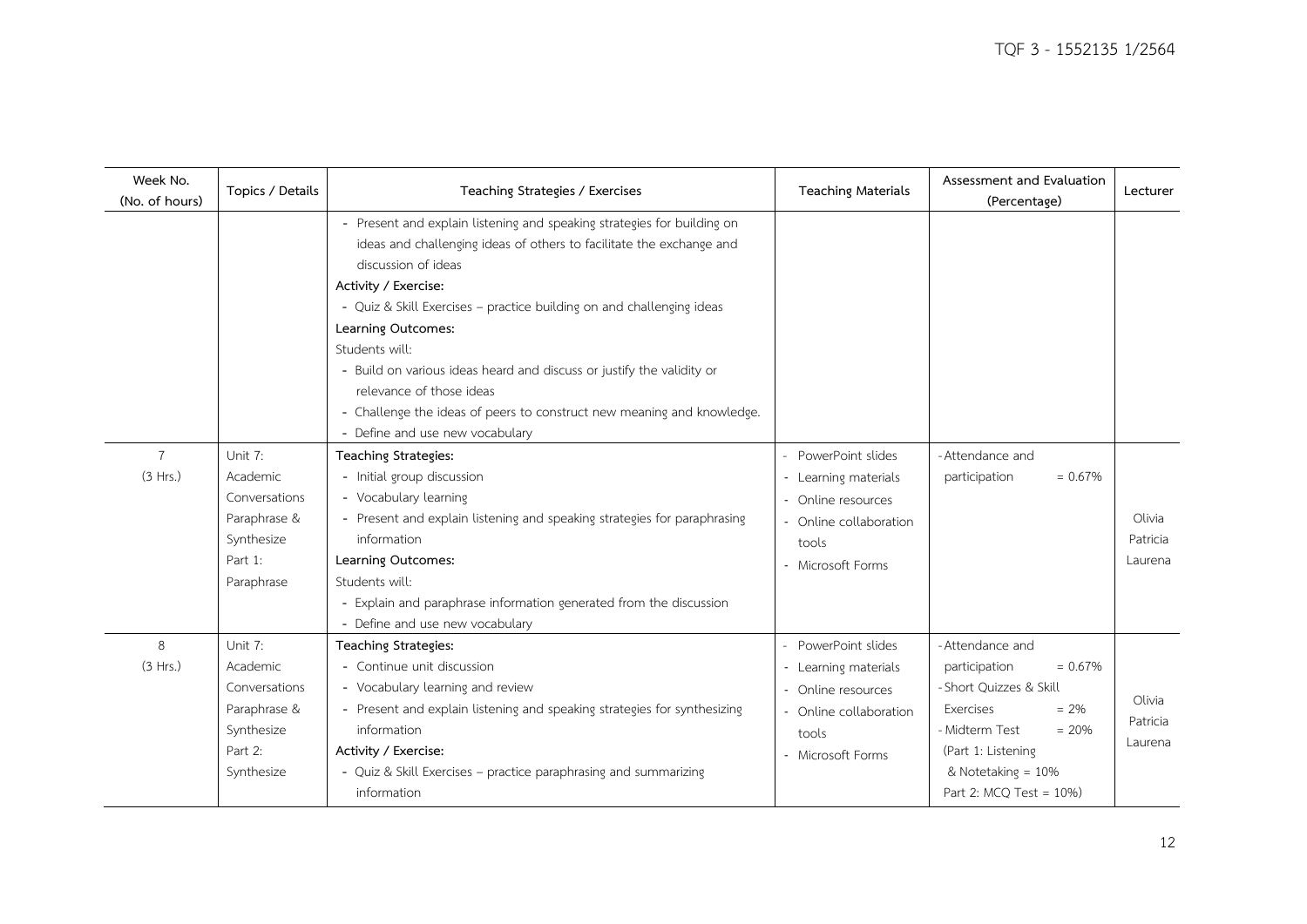| Week No.<br>(No. of hours) | Topics / Details                                                     | Teaching Strategies / Exercises                                                                                                                                                                                                                                                                                                                                                                                                                                                                                                                                 | <b>Teaching Materials</b>                                                                      | Assessment and Evaluation<br>(Percentage)      | Lecturer                      |
|----------------------------|----------------------------------------------------------------------|-----------------------------------------------------------------------------------------------------------------------------------------------------------------------------------------------------------------------------------------------------------------------------------------------------------------------------------------------------------------------------------------------------------------------------------------------------------------------------------------------------------------------------------------------------------------|------------------------------------------------------------------------------------------------|------------------------------------------------|-------------------------------|
|                            |                                                                      | Learning Outcomes:<br>Students will:<br>- Explain and synthesize information generated from the discussion<br>- Define and use new vocabulary<br>Midterm Exam - Units 1 to 7 covered<br>- Part 1 (Listening and notetaking)<br>- Part 2 (Multiple-choice Question test)<br>Learning Outcomes:<br>Students will:<br>- Apply the listening strategies to take notes<br>- Use the different notetaking methods correctly and appropriately<br>- Identify key and supporting ideas from an A/V resources<br>- Use and practice learned academic conversation skills |                                                                                                |                                                |                               |
| 9<br>(3 Hrs.)              | Unit 8:<br>Introduction to<br>Presentations<br>(Part 1:<br>Concepts) | Teaching Strategies:<br>- Initial group discussion<br>- Vocabulary learning<br>- Present, explain and discuss the concept of presentation, its<br>importance, the different styles of presentation, and the stages or<br>process of planning and preparing for a presentation<br>Learning Outcomes:<br>Students will:<br>- Identify and distinguish the different types of academic presentations<br>- Develop and plan for a presentation by identifying key elements and<br>organizing them for the presentation<br>- Define and use new vocabulary           | PowerPoint slides<br>- Learning materials<br>Online resources<br>Online collaboration<br>tools | - Attendance and<br>$= 0.67%$<br>participation | Olivia<br>Patricia<br>Laurena |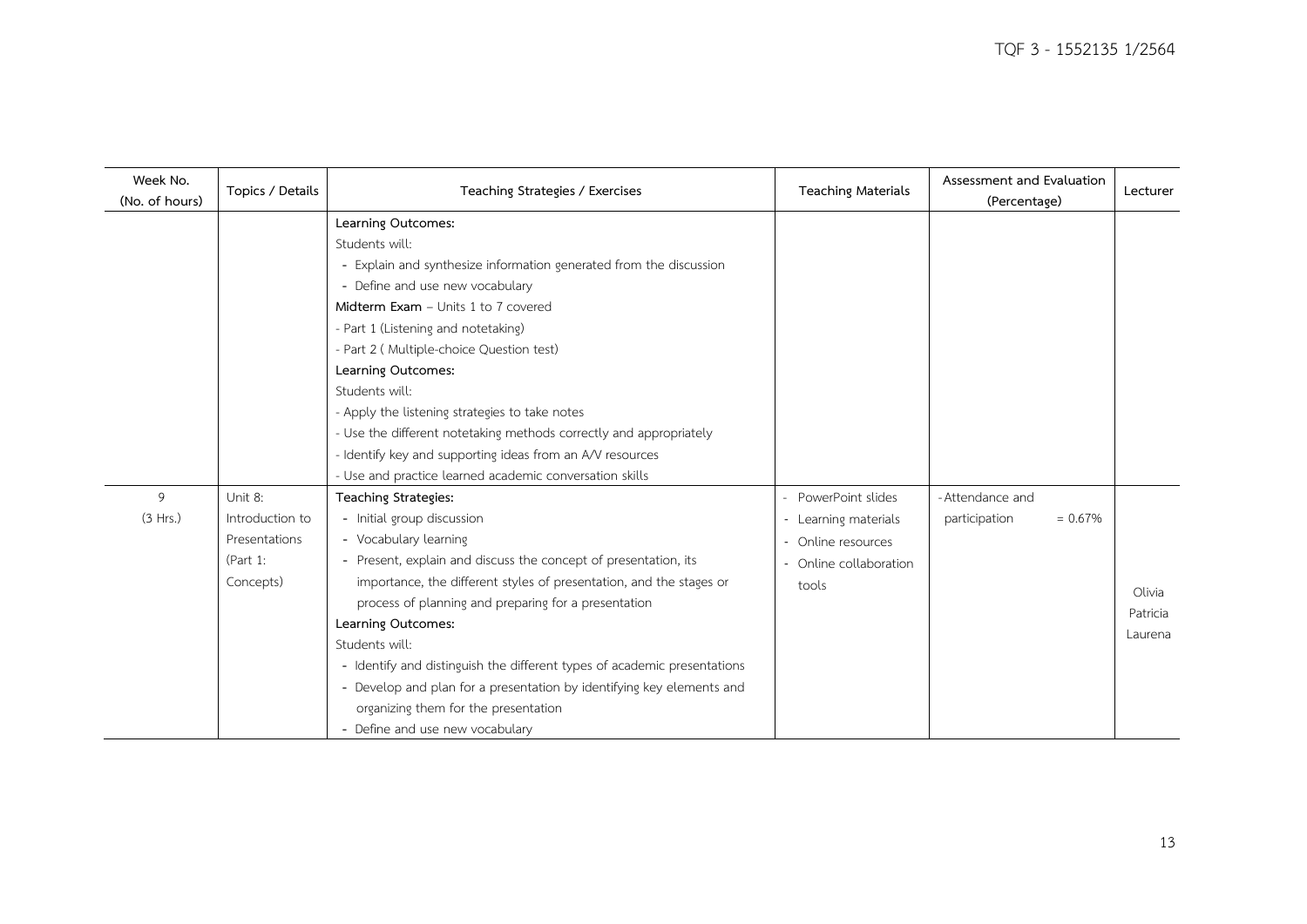| Week No.<br>(No. of hours) | Topics / Details  | Teaching Strategies / Exercises                                          | <b>Teaching Materials</b> | Assessment and Evaluation<br>(Percentage) | Lecturer |
|----------------------------|-------------------|--------------------------------------------------------------------------|---------------------------|-------------------------------------------|----------|
| 10                         | Unit 8:           | <b>Teaching Strategies:</b>                                              | - PowerPoint slides       | - Attendance and                          |          |
| (3 Hrs.)                   | Introduction to   | - Continue unit discussion                                               | - Learning materials      | $= 0.67%$<br>participation                |          |
|                            | Presentations     | - Vocabulary learning and review                                         | - Online resources        | - Short Quizzes & Skill                   |          |
|                            | (Part 2: Stage 1) | - Present, explain and discuss the first stage of presentation           | - Online collaboration    | Exercises<br>$= 2\%$                      |          |
|                            |                   | Activity / Exercise:                                                     | tools                     |                                           | Olivia   |
|                            |                   | - Quiz & Skill Exercises - Quiz on lesson topic                          |                           |                                           | Patricia |
|                            |                   | Learning Outcomes:                                                       |                           |                                           | Laurena  |
|                            |                   | Students will:                                                           |                           |                                           |          |
|                            |                   | - Develop and plan for a presentation by identifying key elements and    |                           |                                           |          |
|                            |                   | organizing them for the presentation                                     |                           |                                           |          |
|                            |                   | - Define and use new vocabulary                                          |                           |                                           |          |
| 11                         | Unit 9:           | <b>Teaching Strategies:</b>                                              | - PowerPoint slides       | - Attendance and                          |          |
| (3 Hrs.)                   | Presentation      | - Initial group discussion                                               | - Learning materials      | $= 0.67%$<br>participation                |          |
|                            | Preparations      | - Vocabulary learning                                                    | - Online resources        | - Short Quizzes & Skill                   |          |
|                            |                   | - Present, explain and discuss presentation process, content preparation | - Online collaboration    | $= 2\%$<br>Exercises                      |          |
|                            |                   | and visuals preparation                                                  | tools                     |                                           | Olivia   |
|                            |                   | Activity / Exercise:                                                     |                           |                                           | Patricia |
|                            |                   | - Quiz & Skill Exercises - Quiz on lesson topic                          |                           |                                           | Laurena  |
|                            |                   | Learning Outcomes:                                                       |                           |                                           |          |
|                            |                   | Students will:                                                           |                           |                                           |          |
|                            |                   | - Create a plan for their assigned topic for the presentation            |                           |                                           |          |
|                            |                   | - Design and create visual aids for their presentation                   |                           |                                           |          |
|                            |                   | - Define and use new vocabulary                                          |                           |                                           |          |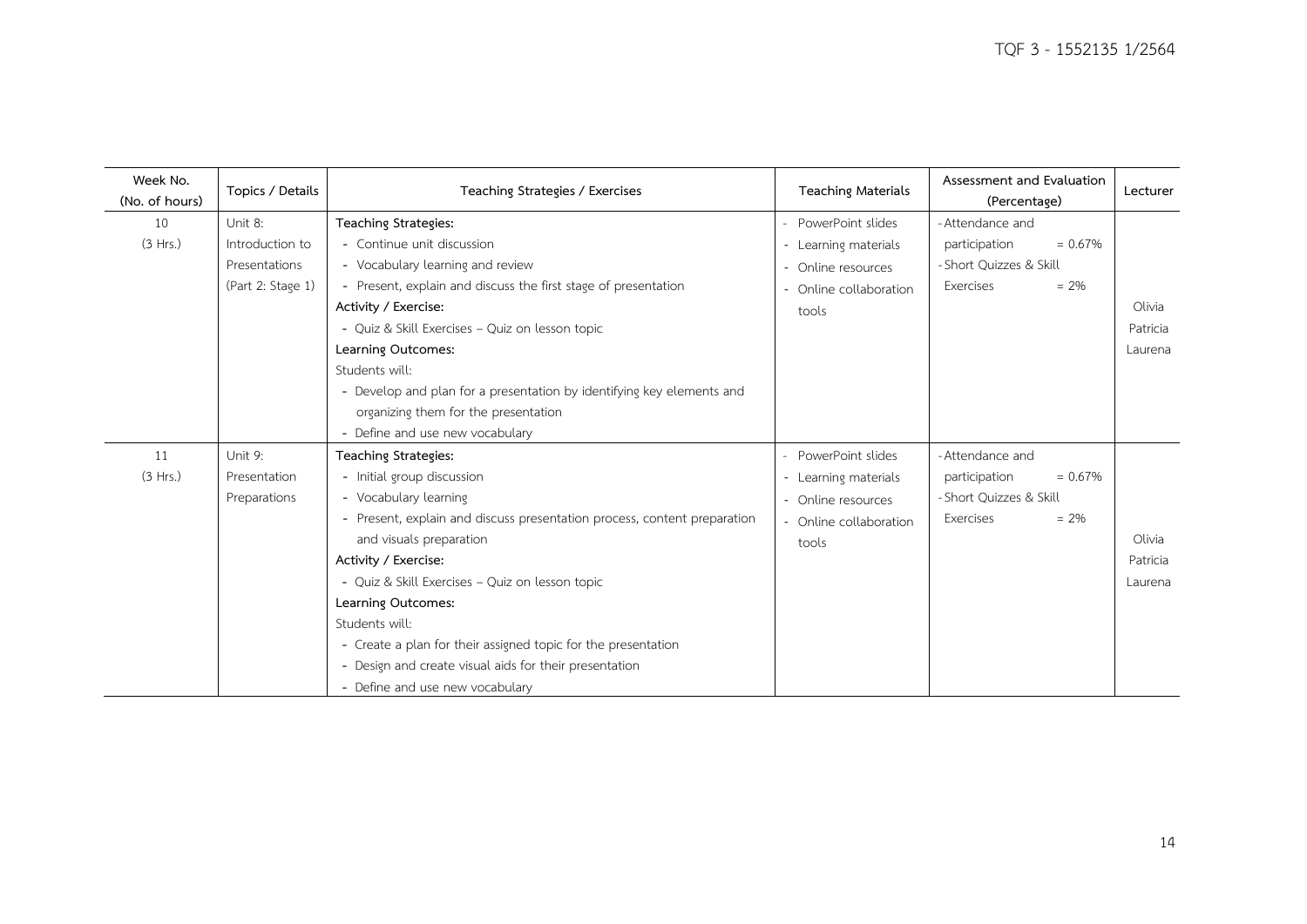| Week No.<br>(No. of hours) | Topics / Details                       | Teaching Strategies / Exercises                                                                                                                                                                                                                                                                                                                                                                                                                                                                                       | <b>Teaching Materials</b>                                                                          | Assessment and Evaluation<br>(Percentage)                                     | Lecturer                      |
|----------------------------|----------------------------------------|-----------------------------------------------------------------------------------------------------------------------------------------------------------------------------------------------------------------------------------------------------------------------------------------------------------------------------------------------------------------------------------------------------------------------------------------------------------------------------------------------------------------------|----------------------------------------------------------------------------------------------------|-------------------------------------------------------------------------------|-------------------------------|
| 12                         | Unit 10:                               | Teaching Strategies:                                                                                                                                                                                                                                                                                                                                                                                                                                                                                                  | - PowerPoint slides                                                                                | - Attendance and                                                              |                               |
| (3 Hrs.)                   | Presentations                          | - Initial group discussion<br>- Vocabulary learning<br>- Present, explain and discuss language expressions used in the different<br>sections of the presentation<br>Activity / Exercise:<br>- Quiz & Skill Exercises - Quiz on lesson topic<br>Learning Outcomes:<br>Students will:<br>- Present their assigned topic demonstrating their understanding and<br>knowledge<br>- Analyze and critique their peers' presentation<br>- Evaluate their peers' presentation and relate their assessment to their<br>own work | - Learning materials<br>- Online resources<br>- Online collaboration<br>tools                      | $= 0.67%$<br>participation<br>- Short Ouizzes & Skill<br>$= 2\%$<br>Exercises | Olivia<br>Patricia<br>Laurena |
| 13<br>(3 Hrs.)             | Capstone<br>Project:<br>Planning Stage | Teaching Strategies:<br>- Counseling group task<br>- Monitoring work progress<br>- Provision of Feedback<br>Activity / Exercise:<br>- Group presentation planning<br>- Consultation and feedback<br>Learning Outcomes:<br>Students will:<br>- Develop and plan for a presentation by identifying key elements and<br>organizing them for the presentation<br>- Conduct a research and fact-finding process for collecting information<br>for their chosen topic.                                                      | PowerPoint slides<br>- Learning materials<br>- Online resources<br>- Online collaboration<br>tools | - Attendance and<br>participation<br>$= 0.67\%$<br>$= 5\%$<br>- Presentation  | Olivia<br>Patricia<br>Laurena |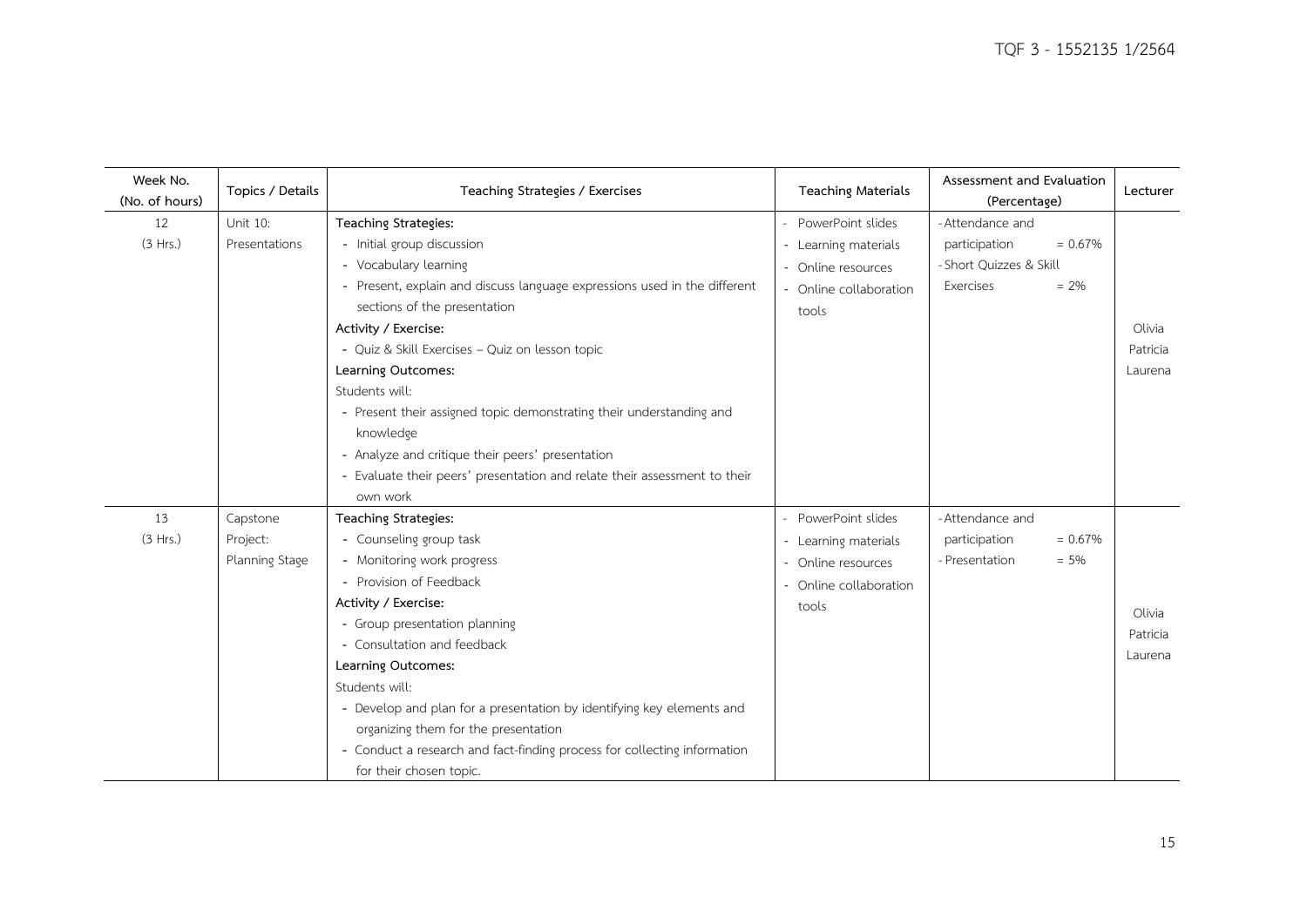| Week No.<br>(No. of hours) | Topics / Details | Teaching Strategies / Exercises<br><b>Teaching Materials</b>                       |                            | Assessment and Evaluation<br>(Percentage) |            | Lecturer |
|----------------------------|------------------|------------------------------------------------------------------------------------|----------------------------|-------------------------------------------|------------|----------|
| 14                         | Capstone         | Teaching Strategies:                                                               | Learning Materials         | - Attendance and                          |            |          |
| (3 Hrs.)                   | Project:         | - Counseling group task                                                            | Online resources<br>$\sim$ | participation                             | $= 0.67\%$ |          |
|                            | Preparation      | - Monitoring work progress                                                         |                            | - Presentation                            | $= 5\%$    |          |
|                            | Stage            | - Provision of Feedback                                                            |                            |                                           |            |          |
|                            |                  | Activity / Exercise:                                                               |                            |                                           |            | Olivia   |
|                            |                  | - Group presentation planning                                                      |                            |                                           |            | Patricia |
|                            |                  | - Consultation and feedback                                                        |                            |                                           |            | Laurena  |
|                            |                  | Learning Outcomes:                                                                 |                            |                                           |            |          |
|                            |                  | Students will:                                                                     |                            |                                           |            |          |
|                            |                  | - Create a plan for their assigned topic for the presentation                      |                            |                                           |            |          |
|                            |                  | - Design and create visual aids for their presentation                             |                            |                                           |            |          |
|                            |                  | - Discuss with peers and teacher to gain feedback                                  |                            |                                           |            |          |
| 15                         | Capstone         | Group Presentation                                                                 |                            | - Attendance and                          |            |          |
| (3 Hrs.)                   | Project:         | Learning Outcomes:                                                                 |                            | participation                             | $= 0.67\%$ | Olivia   |
|                            | Presentation     | Students will:                                                                     |                            | - Presentation                            | $= 10%$    |          |
|                            | Stage            | - Present their chosen topic demonstrating their understanding and knowledge       |                            |                                           |            | Patricia |
|                            |                  | - Analyze and critique their peers' presentation                                   |                            |                                           |            | Laurena  |
|                            |                  | - Evaluate their peers' presentation and relate their assessment to their own work |                            |                                           |            |          |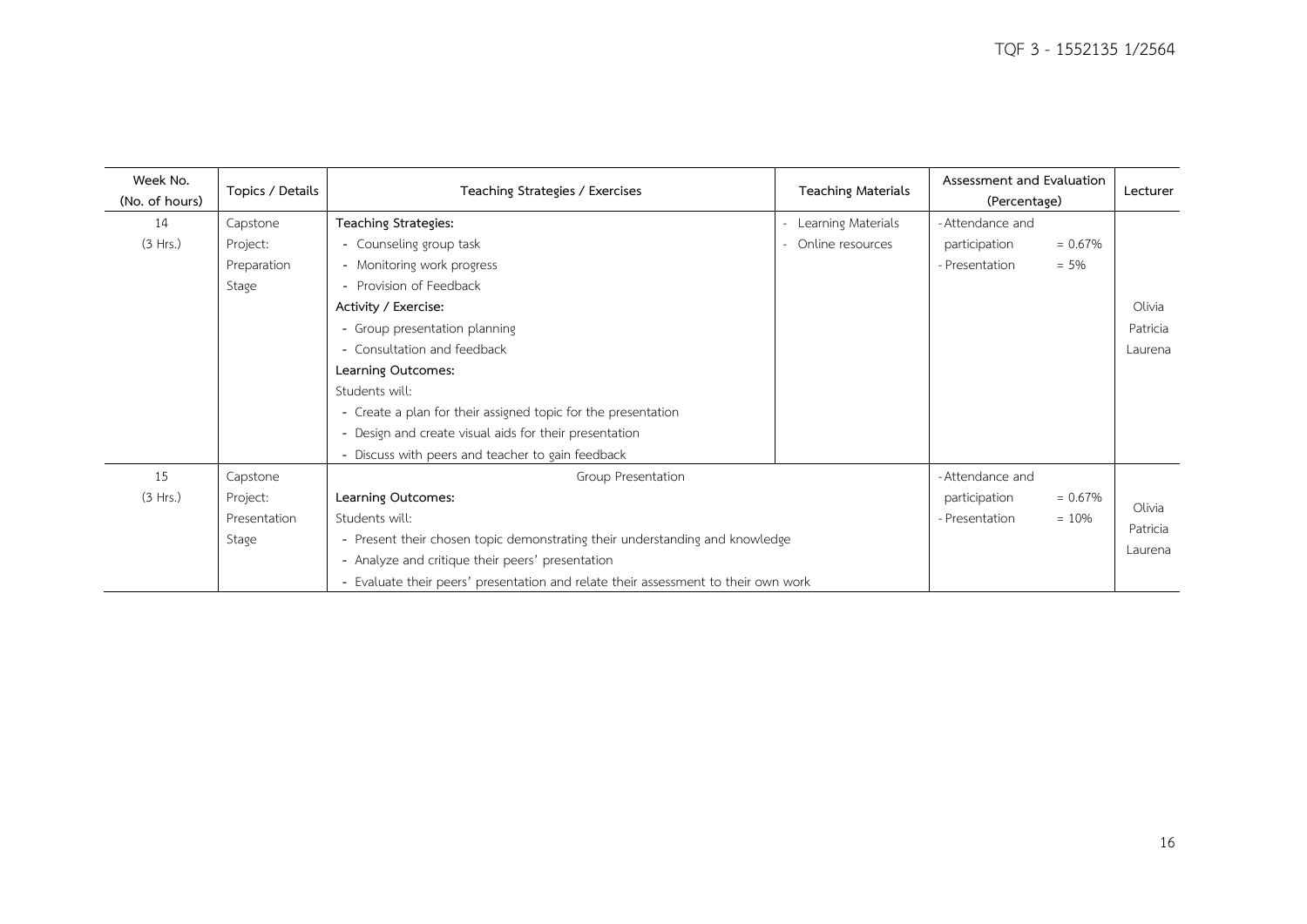## **5.2 Assessment and Evaluation**

1) Grading Breakdown:

| Attendance and Participation    |     | 10%  |
|---------------------------------|-----|------|
| Short Quizzes & Skill Exercises |     | 20%  |
| Presentation                    |     | 20%  |
| Midterm Exam                    |     | 20%  |
| Listening and Notetaking        | 10% |      |
| <b>MCQ Test</b>                 | 10% |      |
| Final Fxam                      |     | 30%  |
| Listening and Speaking          | 15% |      |
| MCO Test                        | 15% |      |
| <b>TOTAL SCORE</b>              |     | 100% |

2) Grade Evaluation:  $\square$  Norm-Referenced  $\square$  Criterion-Referenced

| <b>Grading Criteria</b> |                |  |  |  |
|-------------------------|----------------|--|--|--|
| Score                   | Grade          |  |  |  |
| 85-100                  | A              |  |  |  |
| 79-84                   | $\mathsf{B}^+$ |  |  |  |
| 73-78                   | $\sf B$        |  |  |  |
| 67-72                   | $\textsf{C}^+$ |  |  |  |
| 61-66                   | $\mathsf C$    |  |  |  |
| 55-60                   | $\mathsf{D}^+$ |  |  |  |
| 50-54                   | D              |  |  |  |
| $0 - 49$                | $\mathsf F$    |  |  |  |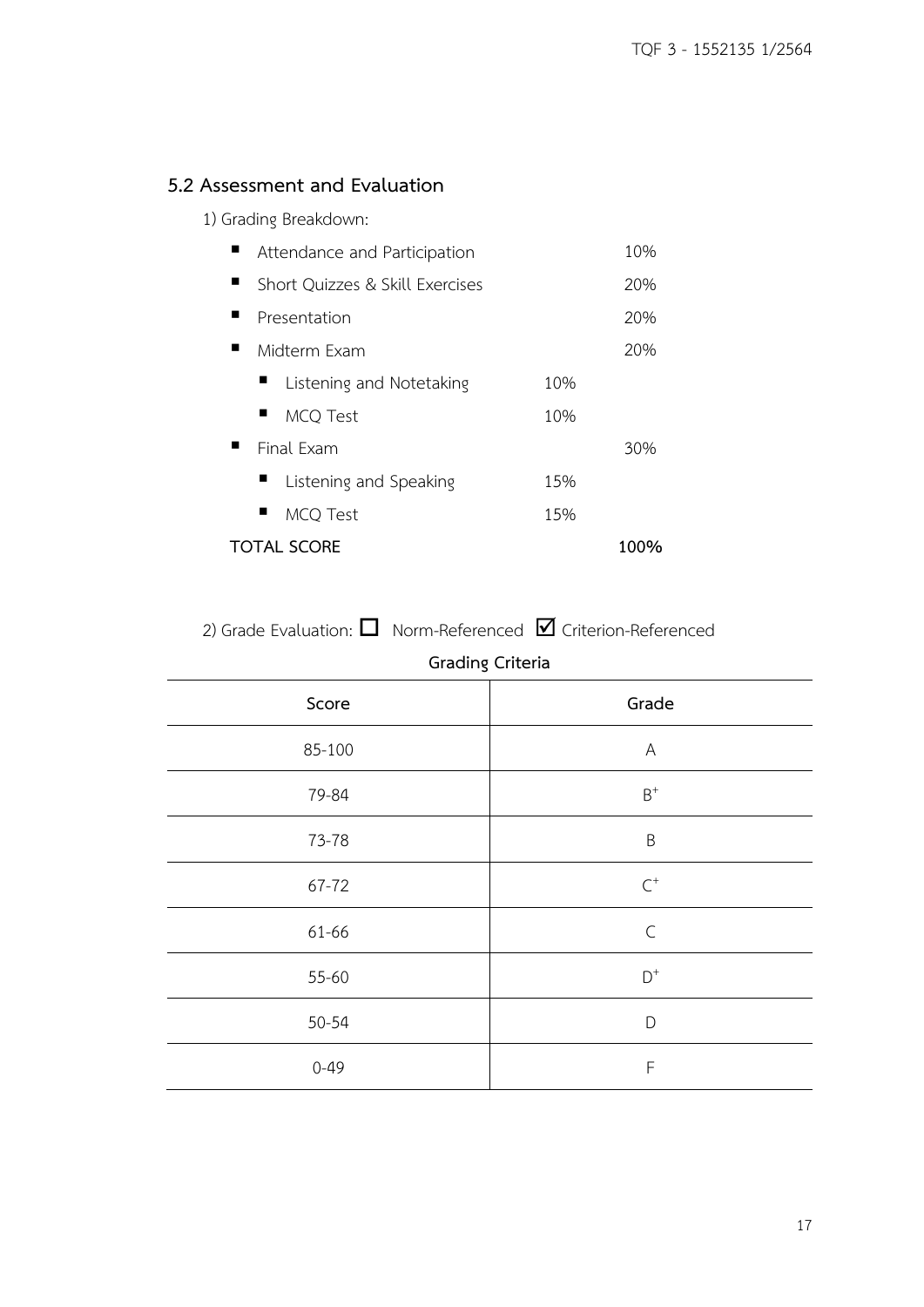## **6. Learning Resources**

## **6.1 Primary Textbook / Documents**

Laurena, O. (2020). *Academic Listening and Speaking*. Bangkok. Suan Dusit Graphic Site.

### **6.2 Essential References**

- Bohlke, D., Lockwood, R., & Zemach, D. (2013). *Skillful*. Oxford. Macmillan Education.
- Boyle, M., Kisslinger, E., & Zemach, D. (2013). *Skillful*. Oxford. Macmillan Education.
- Zwiers, J., & Crawford, M. (2011). *Academic conversations*. Portland, Me. Stenhouse.

## **6.3 Recommended Books and Reference Material**

- Bohlke, D., Lockwood, R., & Zemach, D. (2013). *Skillful*. Oxford. Macmillan Education.
- Boyle, M., Kisslinger, E., & Zemach, D. (2013). *Skillful*. Oxford. Macmillan Education.
- *TED Talks*. Ted.com. Retrieved 30 June 2020, from https://www.ted.com/talks.
- Zwiers, J., & Crawford, M. (2011). *Academic conversations*. Portland, Me. Stenhouse.

## **7. Course Evaluation and Improvement**

### **7.1 Student course evaluation strategies**

- 1) Confidential teacher evaluation done by the students
- 2) Evaluation of each learning domain done by the students

### **7.2 Teaching evaluation strategies**

- 1) Confidential Teacher Evaluation Form
- 2) Student self-evaluation form

#### **7.3 Teaching Improvement Process**

Course and teaching evaluation results will determine appropriate improvements for the course and the teaching strategies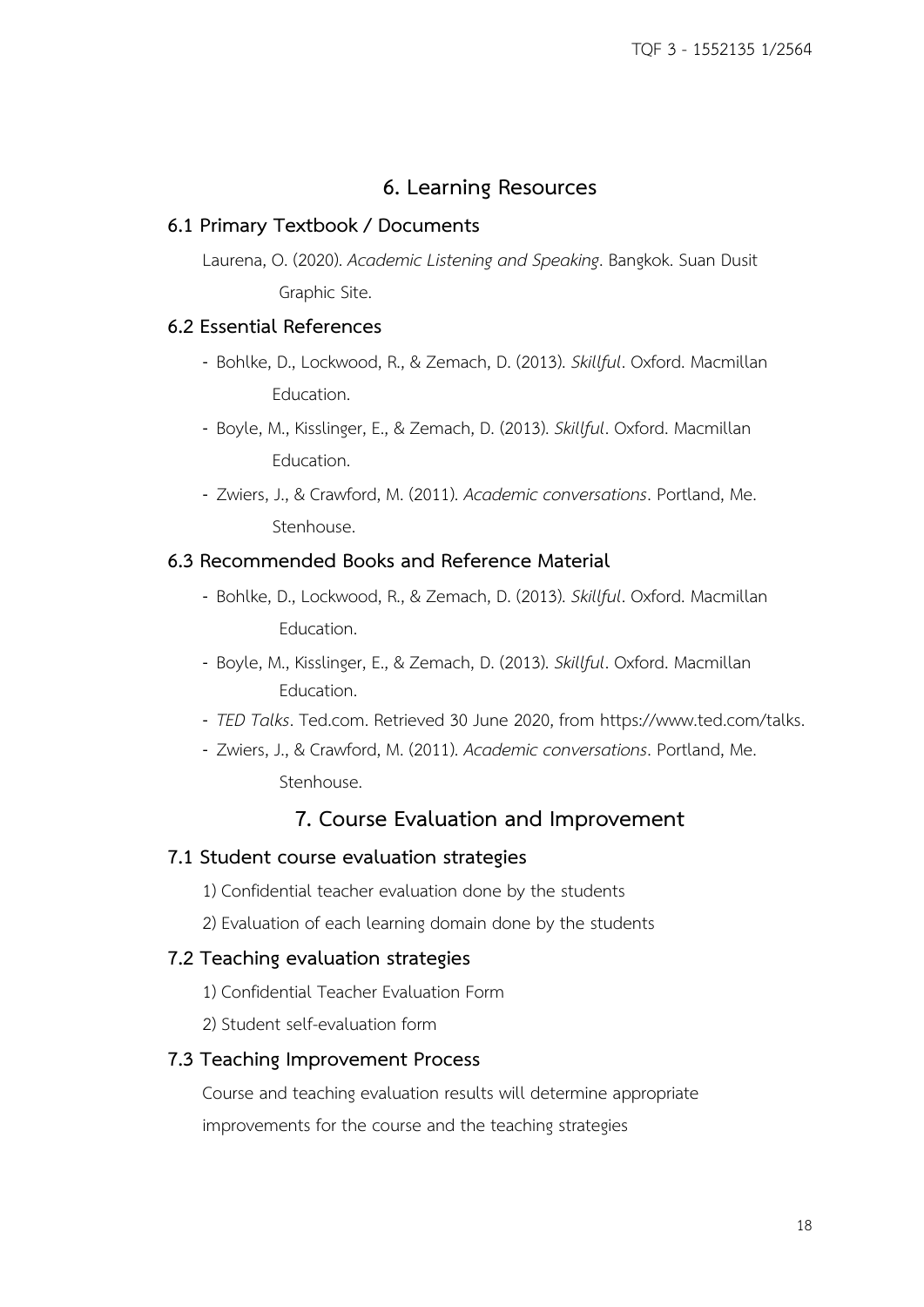## **7.4 Standard verification of student achievement**

Verification of student learning outcome is done through behavioral observation, test scores, listening and speaking activities and presentations.

|                                         | <b>Evaluation Methods</b> |         |               |  |
|-----------------------------------------|---------------------------|---------|---------------|--|
| Learning Outcome                        | Behavioral                | Tests / | Activities /  |  |
|                                         | Observation               | Exams   | Presentations |  |
| Morals and ethics                       |                           |         |               |  |
| Knowledge                               |                           |         |               |  |
| Cognitive Skills                        |                           |         |               |  |
| Interpersonal skills and responsibility |                           |         |               |  |
| Analytical, Communicative and IT skills |                           |         |               |  |

## **7.5 Action plan for verifying and improving course effectiveness**

- 1) Verification is done following the standards in 7.4.
- 2) Course effectiveness will be bases on student performance and evaluation.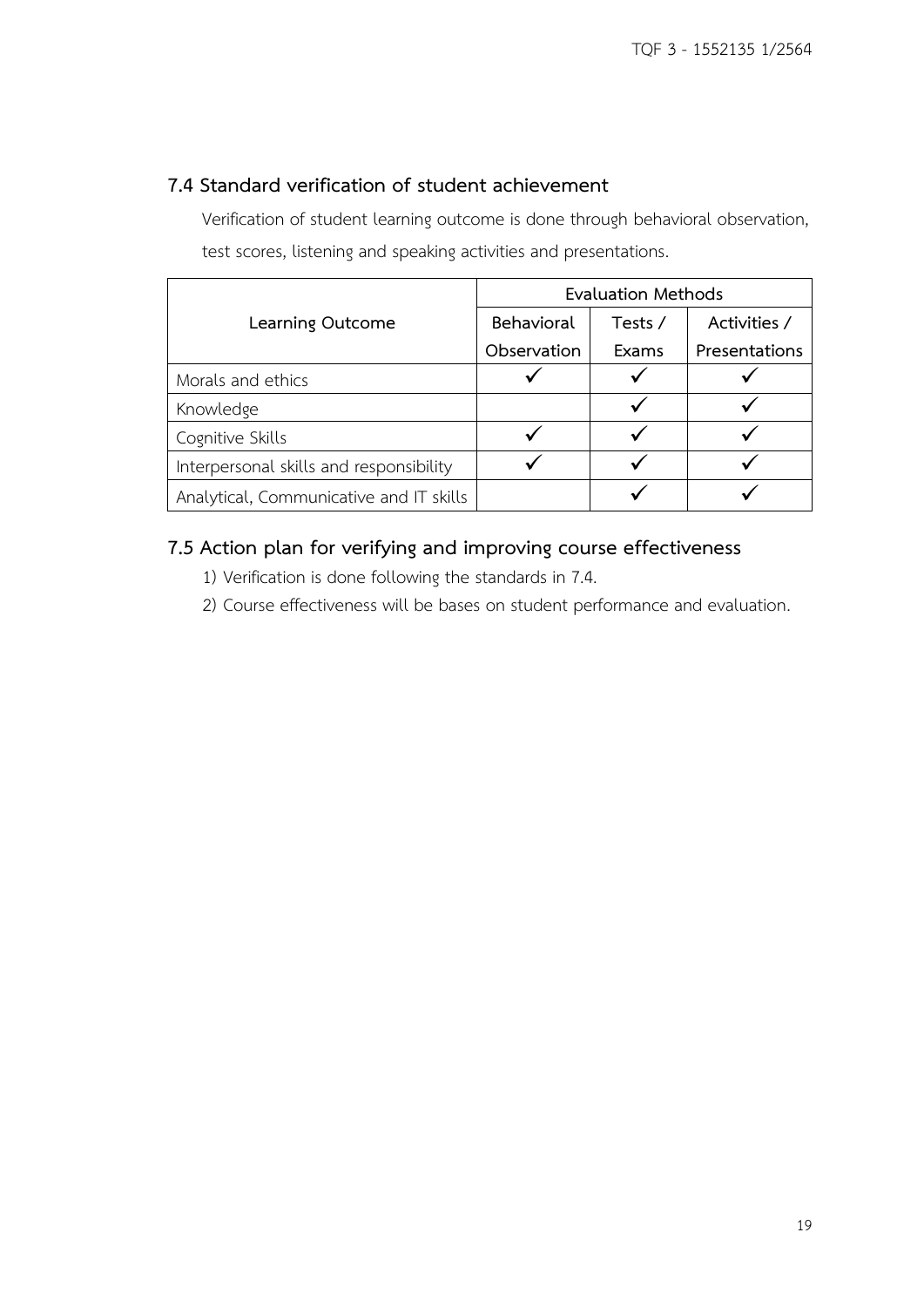| Content      | Incomplete parts  | Barely complete   | Nearly complete,   | Complete and       |
|--------------|-------------------|-------------------|--------------------|--------------------|
|              | and incomplete    | with few          | with some details  | clear; presented   |
|              | details           | important parts   | missing            | what was           |
|              | 2 points          | missing           | 4 points           | required           |
|              |                   | 3 points          |                    | 5 points           |
| Organization | Main points are   | Main points need  | Main points are    | Main points are    |
|              | not clear and     | clarity and extra | somewhat clear;    | clear and well-    |
|              | need a lot of     | explanation level | some points not    | organized          |
|              | explanation Click | 3 points          | organized          | 5 points           |
|              | to edit level     |                   | 4 points           |                    |
|              | 2 points          |                   |                    |                    |
| Language     | Use of language   | Use of language   | Use of language    | Use of language    |
| Use          | is inappropriate  | causes potential  | does not have      | contributes to     |
|              | Often mumbles     | confusion, and/or | negative impact,   | effectiveness of   |
|              | or cannot be      | vocalized pauses  | and vocalized      | the speech, and    |
|              | understood with   | (um uh er etc.)   | pauses (um uh er   | vocalized pauses   |
|              | more than three   | are distracting   | etc.) not          | (um uh er etc.)    |
|              | mispronounced     | Speaks clearly    | distracting Speaks | not distracting    |
|              | words             | and distinctly    | clearly and        | Speaks clearly     |
|              | 2 points          | most of the time  | distinctly nearly  | and distinctly all |
|              |                   | with no more      | all the time with  | the time with no   |
|              |                   | than two          | no more than       | mispronounced      |
|              |                   | mispronounced     | one                | words              |
|              |                   | words             | mispronounced      | 5 points           |
|              |                   | 3 points          | word               |                    |
|              |                   |                   | 4 points           |                    |
| Presentation | The presentation  | The presentation  | The presentation   | The presentation   |
|              | is not complete   | is barely         | is somewhat        | is complete with   |
|              | with multimedia   | complete with     | complete with      | multimedia         |
|              | objects and       | multimedia        | multimedia         | objects and        |
|              | information       | objects and       | objects and        | information        |
|              | 2 points          | information       | information        | 5 points           |
|              |                   | 3 points          | 4 points           |                    |
| Total        | 8                 | 12                | 16                 | 20                 |

## **Rubrics for Presentations**

## **Rubrics for Written Work**

| Criteria |                     |                        |                     |                      |
|----------|---------------------|------------------------|---------------------|----------------------|
| Focus    | There is one clear, | There is one clear,    | There is one topic. | The topic and main   |
| &        | well-focused topic. | well-focused topic.    | The main ideas are  | ideas are not clear. |
|          | The main ideas are  | The main ideas are     | somewhat clear.     |                      |
| Details  | clear and are well  | clear but are not well |                     |                      |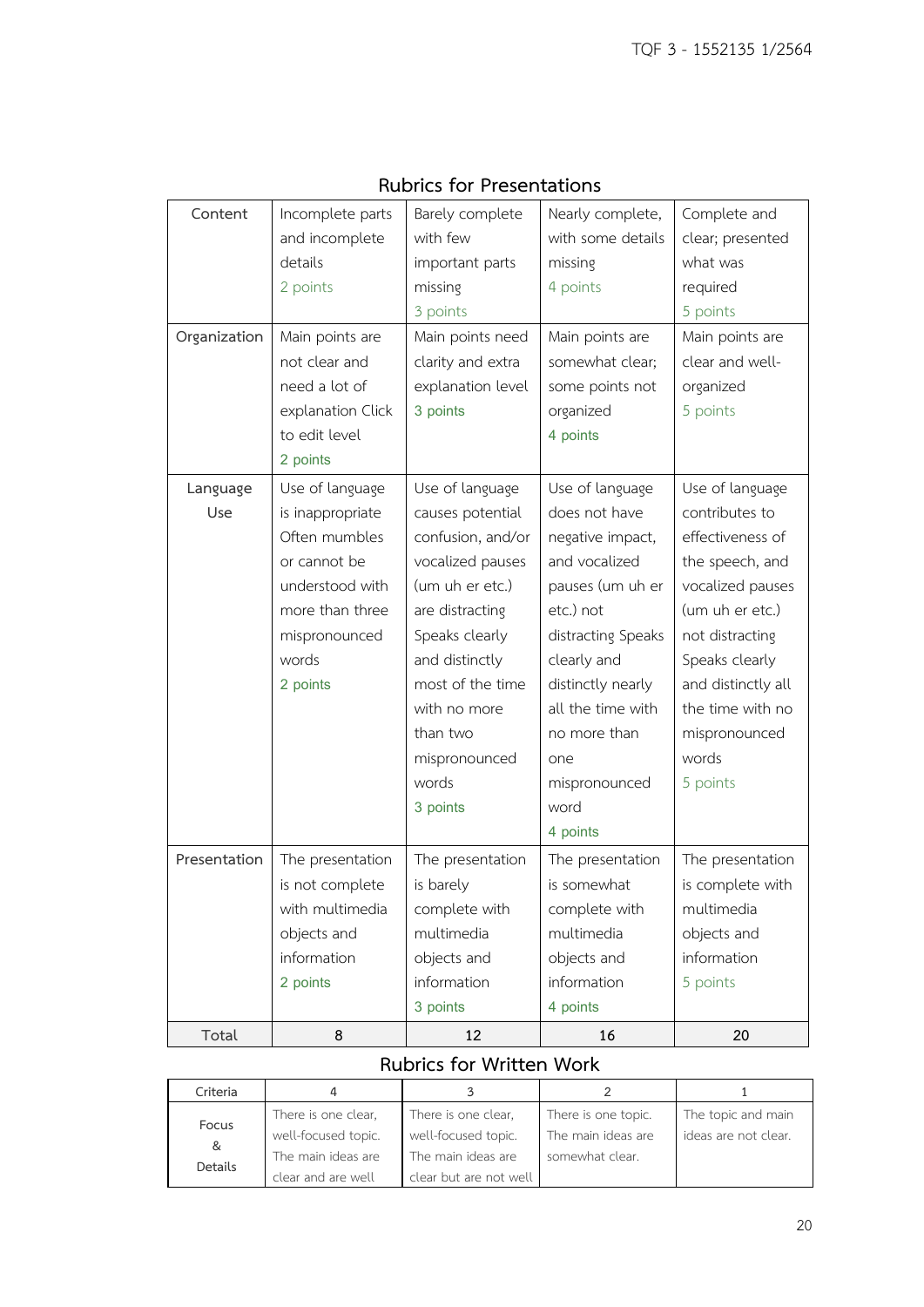|                             | supported by detailed<br>and accurate                                                                                                                                                          | supported by detailed<br>information.                                                                                                                                                                      |                                                                                                                                                                                                                             |                                                                                                                                                                                                                                |
|-----------------------------|------------------------------------------------------------------------------------------------------------------------------------------------------------------------------------------------|------------------------------------------------------------------------------------------------------------------------------------------------------------------------------------------------------------|-----------------------------------------------------------------------------------------------------------------------------------------------------------------------------------------------------------------------------|--------------------------------------------------------------------------------------------------------------------------------------------------------------------------------------------------------------------------------|
| Organization                | information.<br>The introduction is<br>inviting, states the<br>main topic, and<br>provides an overview<br>of the paper.<br>Information is relevant<br>and presented in a<br>logical order. The | The introduction<br>states the main topic<br>and provides an<br>overview of the paper.<br>A conclusion is<br>included.                                                                                     | The introduction<br>states the main topic.<br>A conclusion is<br>included.                                                                                                                                                  | There is no clear<br>introduction,<br>structure, or<br>conclusion.                                                                                                                                                             |
| Knowledge of<br>the content | conclusion is strong.<br>Extensive knowledge<br>and/or experience<br>with the topic is/are<br>evident.                                                                                         | Knowledge and/or<br>experience with the<br>topic is/are evident.                                                                                                                                           | Knowledge and/or<br>experience with the<br>topic is/are limited.                                                                                                                                                            | Knowledge and/or<br>experience with the<br>topic is not evident.                                                                                                                                                               |
| Word<br>Choice              | Uses vivid words and<br>phrases. The choice<br>and placement of<br>words seems<br>accurate, natural, and<br>not forced.                                                                        | Uses vivid words and<br>phrases. The choice<br>and placement of<br>words is inaccurate at<br>times and/or seems<br>overdone                                                                                | Uses words that<br>communicate clearly,<br>but the writing lacks<br>variety.                                                                                                                                                | Uses a limited<br>vocabulary. Jargon or<br>clichés may be<br>present and detract<br>from the meaning.                                                                                                                          |
| Writing<br>Conventions      | All sentences are well<br>constructed and have<br>varied structure and<br>length. Makes no<br>errors in grammar,<br>mechanics, and/or<br>spelling.                                             | Most sentences are<br>well constructed and<br>have varied structure<br>and length. Makes a<br>few errors in grammar,<br>mechanics, and/or<br>spelling, but they do<br>not interfere with<br>understanding. | Most sentences are<br>well constructed, but<br>they have a similar<br>structure and/or<br>length. The author<br>makes several errors<br>in grammar,<br>mechanics, and/or<br>spelling that interferes<br>with understanding. | Sentences sound<br>awkward, are<br>distractingly repetitive<br>or are difficult to<br>understand. The<br>author makes<br>numerous errors in<br>grammar, mechanics,<br>and/or spelling that<br>interfere with<br>understanding. |
| Total                       | 20                                                                                                                                                                                             | 15                                                                                                                                                                                                         | 10                                                                                                                                                                                                                          | 5                                                                                                                                                                                                                              |

# **Rubrics for Notetaking Assignment**

| <b>CRITERIA</b> | $\mathfrak{p}$                                                       |                                                                                                             |                                                                           |
|-----------------|----------------------------------------------------------------------|-------------------------------------------------------------------------------------------------------------|---------------------------------------------------------------------------|
| Keywords used   | Notes are recorded as<br>keywords and phrases<br>in student's words. | Notes are primarily<br>copied from the source.<br>Some evidence of<br>keywords and phrases<br>in own words. | Notes are copied<br>directly from the<br>source.                          |
| Relevance       | Notes relate to the<br>topic and show the                            | Some notes relate to<br>the topic, but many                                                                 | Notes are not related to<br>the topic, little main<br>ideas, no examples. |